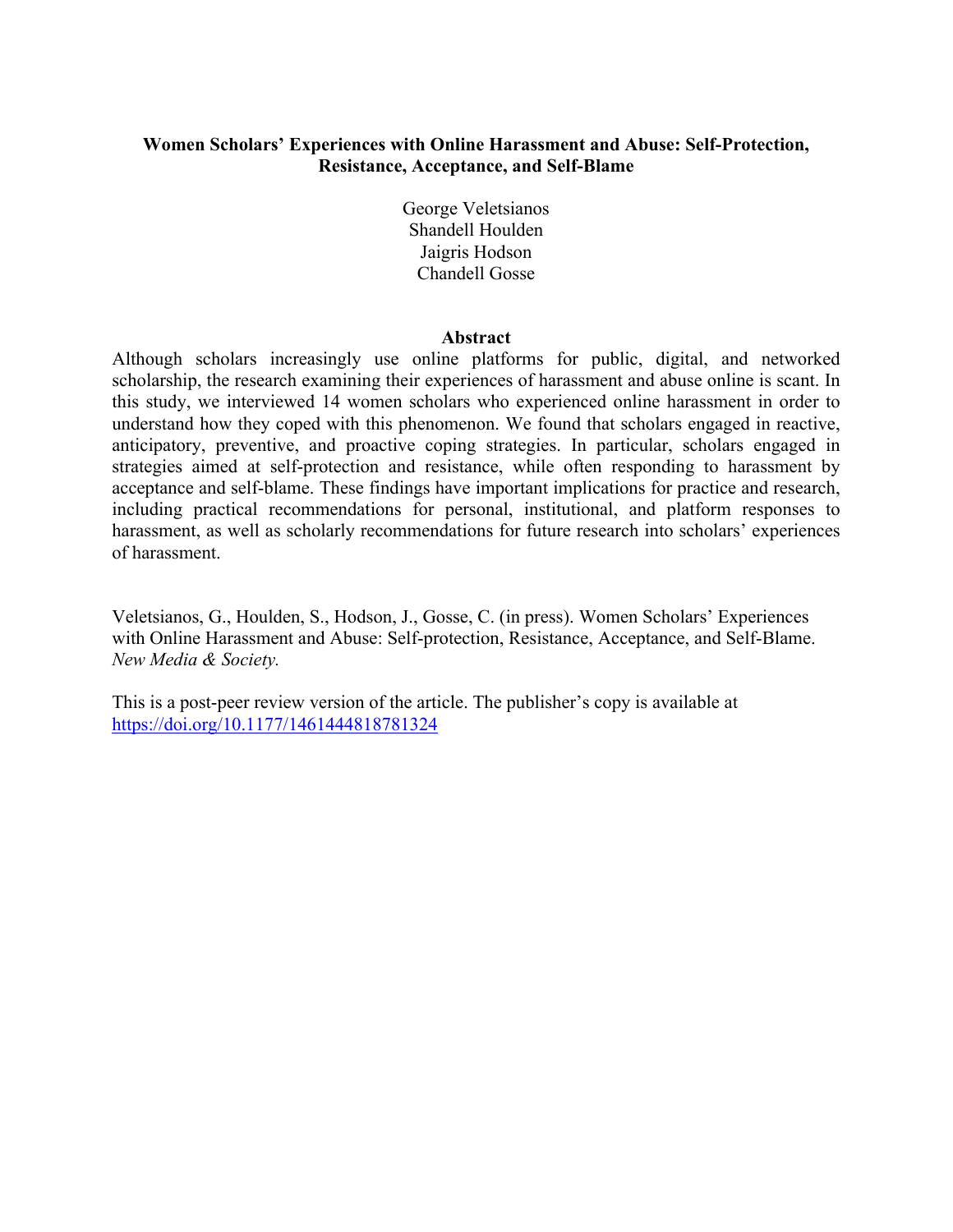# **Women Scholars' Experiences with Online Harassment and Abuse: Self-Protection, Resistance, Acceptance, and Self-Blame**

Scholars use online platforms such as blogs, Twitter, and Facebook for a diverse assortment of personal and professional purposes such as maintaining contact with colleagues and family members, sharing their research, teaching, conducting public scholarship, and engaging in advocacy and activism (Manca and Ranieri, 2015; Veletsianos, 2016). Scholars' online practices are often met with optimism and highlighted as desirable. Yet, while many researchers are hopeful about the potential positive impacts that scholars' online presence may engender (e.g., Brady, Holcomb and Smith, 2010; Gruzd, Staves and Wilk, 2012; Mbatha, 2014; Thelwall, 2002), concerns around social media use have also been reported in the literature. These include tensions around scholars' use of time, commercialization, establishing personal and professional boundaries, and perceived usefulness or lack thereof (Friesen and Lowe, 2012; Jordan and Weller, 2018; Veletsianos and Kimmons, 2013).

One negative phenomenon that remains understudied is that of faculty harassment online, and specifically women scholars' harassment. Though there is increasing concern over the incivility, abuse, and vitriol facing scholars online (e.g., Cassidy, Faucher and Jackson, 2014; Vera-Gray, 2017), little empirical research examines the experiences of women scholars with online harassment. As the American Association of University Professors notes (AAUP, 2017), online abuse has become an increasingly concerning issue, particular at a historical moment of intensifying ideological division in the U.S. and beyond. As scholars are encouraged to be online as part of their jobs, or want to be online for a variety of scholarly purposes such as knowledge mobilization, the harassment that women scholars face online becomes an important issue to study. Online harassment seeks to silence and marginalize women scholars' voices, and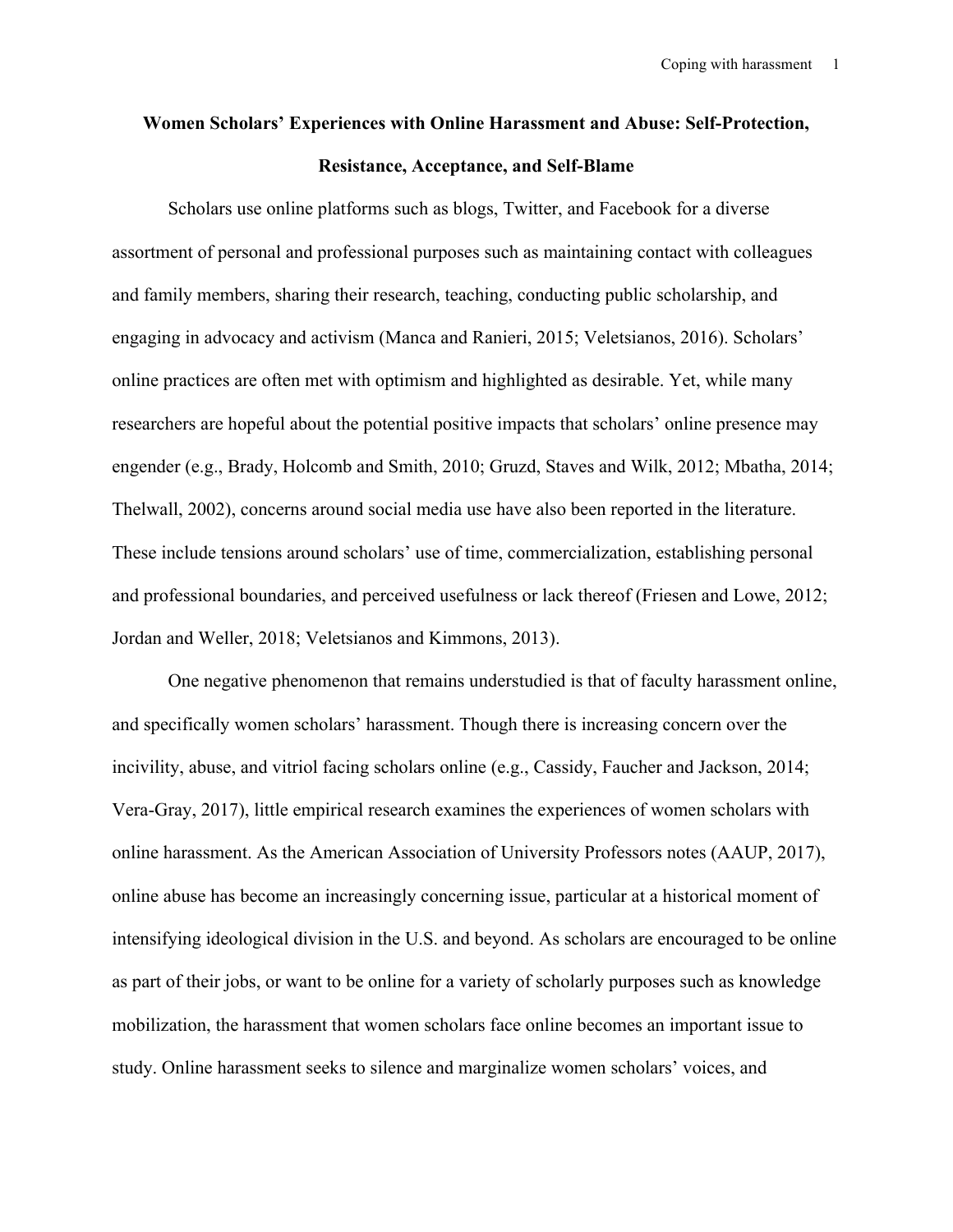adversely impacts not just women's personal and professional lives but also the public's access to scholarship. This comes at a time when online abuse more generally has garnered widespread media coverage as revealed through movements such as #metoo and #timesup. We address this identified gap in the literature by reporting on the ways that fourteen women scholars coped with this phenomenon. We first review literature relevant to this topic. Next we present the methods used to conduct this investigation. Finally, we report the results of this study and discuss its practical and scholarly implications.

## **Review of Relevant Literature**

Little is known about the topic of faculty harassment online, and much less is known about the experiences of women scholars online, specifically. Researchers often assume that scholars' online participation is egalitarian (Veletsianos  $\&$  Kimmons, 2016) and often suggest that scholars' online experiences may be the same regardless of gender, race, religion, ethnic origin, ability, age, and so on. Yet, women are more likely than men to report being harassed online (Hess, 2014), and are more than twice as likely to experience severe forms of abuse such as stalking or sexual harassment (Angus Reid, 2016). Citing a 2014 Pew survey, Fox, Cruz, and Lee (2015: 436) note "women report greater emotional distress as a result of online harassment, indicating that their experiences are particularly insidious and likely qualitatively different than those of men." Women who are in the public eye or who use technology to promote their work – such as scholars – are placed at even greater risk (Duggan, 2014). Nevertheless, empirical evidence describing women scholars' experiences with online harassment is lacking.

In response to the dearth of literature on the subject, many scholars have recently called for further research into the severity, prevalence, and nature of harassment against women (e.g., Henry and Powell, 2016; Mantilla, 2013; Megarry, 2014; Vitak, et al., 2017). As Vera-Grey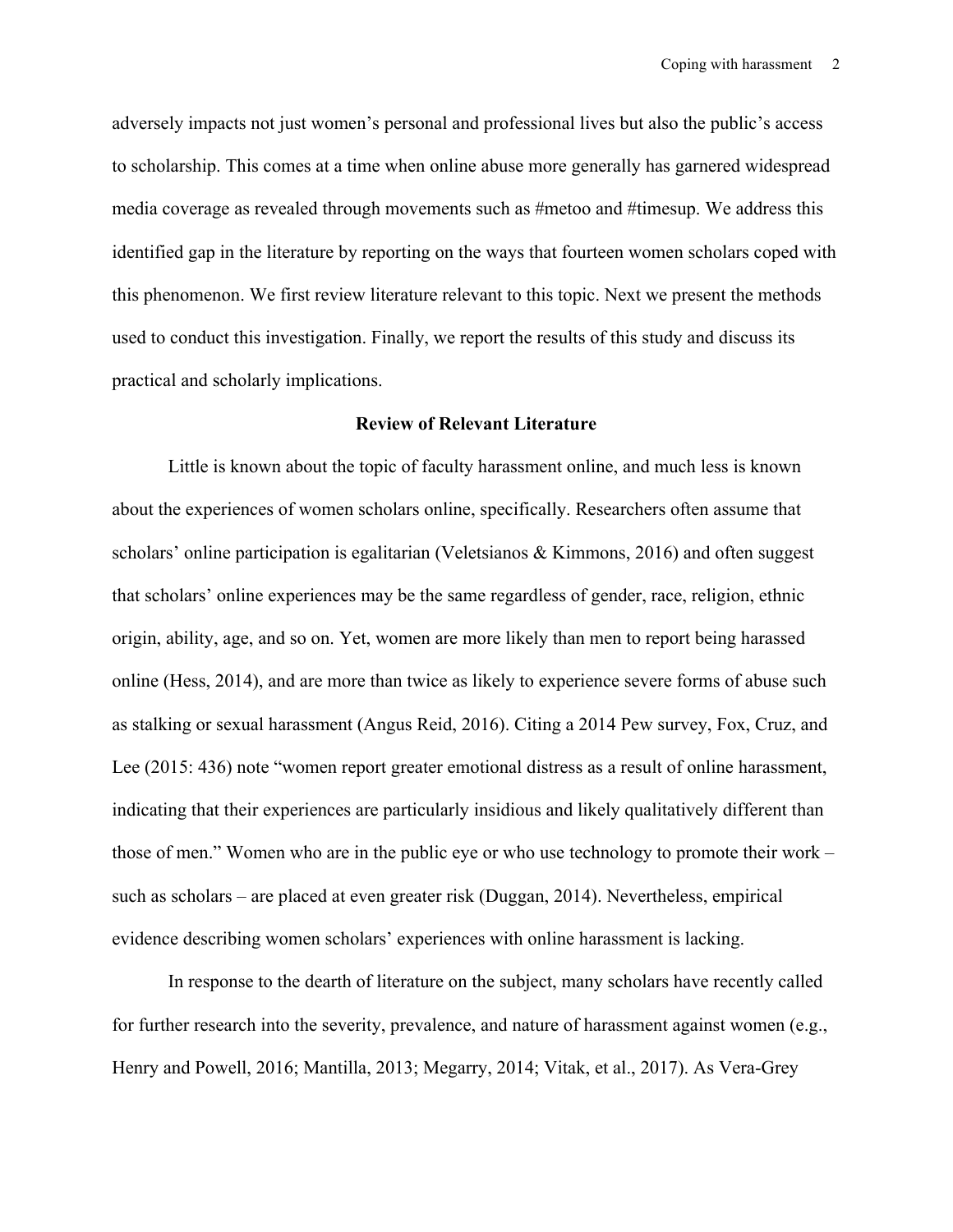(2017: 65) observes, such research is especially urgent because women's increased Internet usage intersects with "the continual development of new tools for online social networking," thus creating "greater opportunities for sexist harassment." Our research seeks to fill in some of these gaps.

In two recent large-scale surveys conducted in the United States it was reported that over 40% of surveyed Internet users experienced some form of online abuse (Duggan, 2014; Lenhart, Ybarra, Zickuhr and Price-Feeney, 2016). A similar survey found that 31% of Canadian social media users had experienced online harassment (Angus Reid, 2016). These numbers may be much larger as researchers use "different definitions, operationalizations, and cut-off criteria" (Staude-Müller Hansen and Voss, 2012: 261). Moreover, as Scaraduzio, Sheff and Smith (2017) observe, these definitions evolve with the development of new harassing behaviours. Indeed, while the prevalence of abusive behavior online is indisputable, a recent Pew survey (2018) indicates that what counts as abuse (or harassment), and how severe abuse must be before requiring intervention, is much less clear cut. Yet, in all three of the above cited surveys, respondents who had experienced harassment reported emotional distress and fear. As Citron (2014: 3) suggests, "threats of violence, privacy invasions, reputation-harming lies, calls for strangers to physically harm victims, and technological attacks" should be regarded as intentional acts to inflict harm, not merely as harmless comments.

While the scholarly literature focusing on the online harassment of women is growing (Eckert, 2017), little attention is paid to the experiences of women *scholars*. Previous literature on online harassment has focused on cyberbullying, especially of youth (Tokunaga, 2010; Willard, 2006; Ybarra et al., 2006), online domestic and inter-relational violence (Borrajo, Gamez-Guadix and Calvete, 2015; Henry and Powell, 2015a, 2016), and online feminist spaces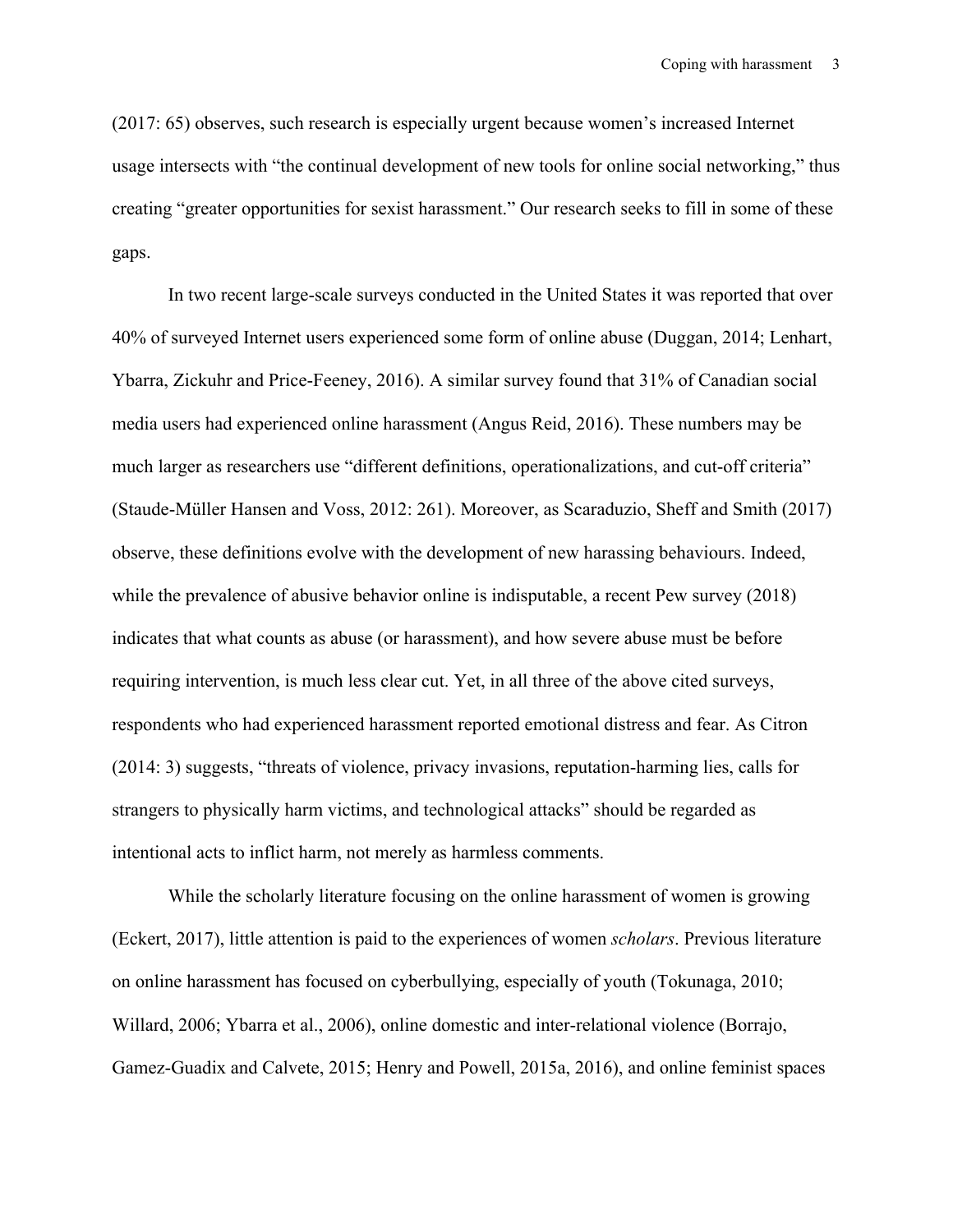(Clark-Parsons, 2017). In the context of higher education, most research has focused on the experience of students (rather than faculty), with particular emphasis on the prevalence of cyber bullying (Faucher, Jackson and Cassidy, 2014; Schenck and Fremouw, 2012). While a number of accounts of women in academia experiencing harassment appear in the wider scholarly literature (Citron, 2014; Jane, 2017), only a handful of studies focus exclusively on women scholars. This even as online gender-based harassment is more visible in mainstream media, and women come forward with their experiences of harassment as scholars online. Backlash toward scholars at the time of writing seems to be connected to polarizing sociocultural and sociopolitical issues as evidenced by the experiences of scholars such as that of Professor Beard who received a deluge of abusive comments in response to her work on immigration (Dowell, 2013) and diversity (Boseley, 2017). Furthermore, scholars of new media and videogames have noted disturbing patterns in the gendered nature and content of online harassment. Barak (2005: 78) notes that "gender harassment in cyberspace is very common," a point reiterated in Poland's more recent scholarship (2016) where she argues that online spaces are fraught with vitriol against women.

In addition to women being more likely to experience severe and sustained forms of online abuse (Duggan, 2014), the types of harassing comments women receive are often qualitatively different than those directed to men. Women are more likely than men to receive insults and abuse based on physical appearance, and are more than twice as likely to be sexually harassed online (Angus Reid, 2016; Duggan 2014). Such experiences and findings echo the results of studies of offline harassment; for example, an American Association of University Women survey (2001) shows that while both genders experience sexual harassment, girls experience it with significantly more frequency (56 percent vs. 40 percent). In research by Staude-Müller, Hansen, and Voss (2012: 268), which examined stress and online victimization,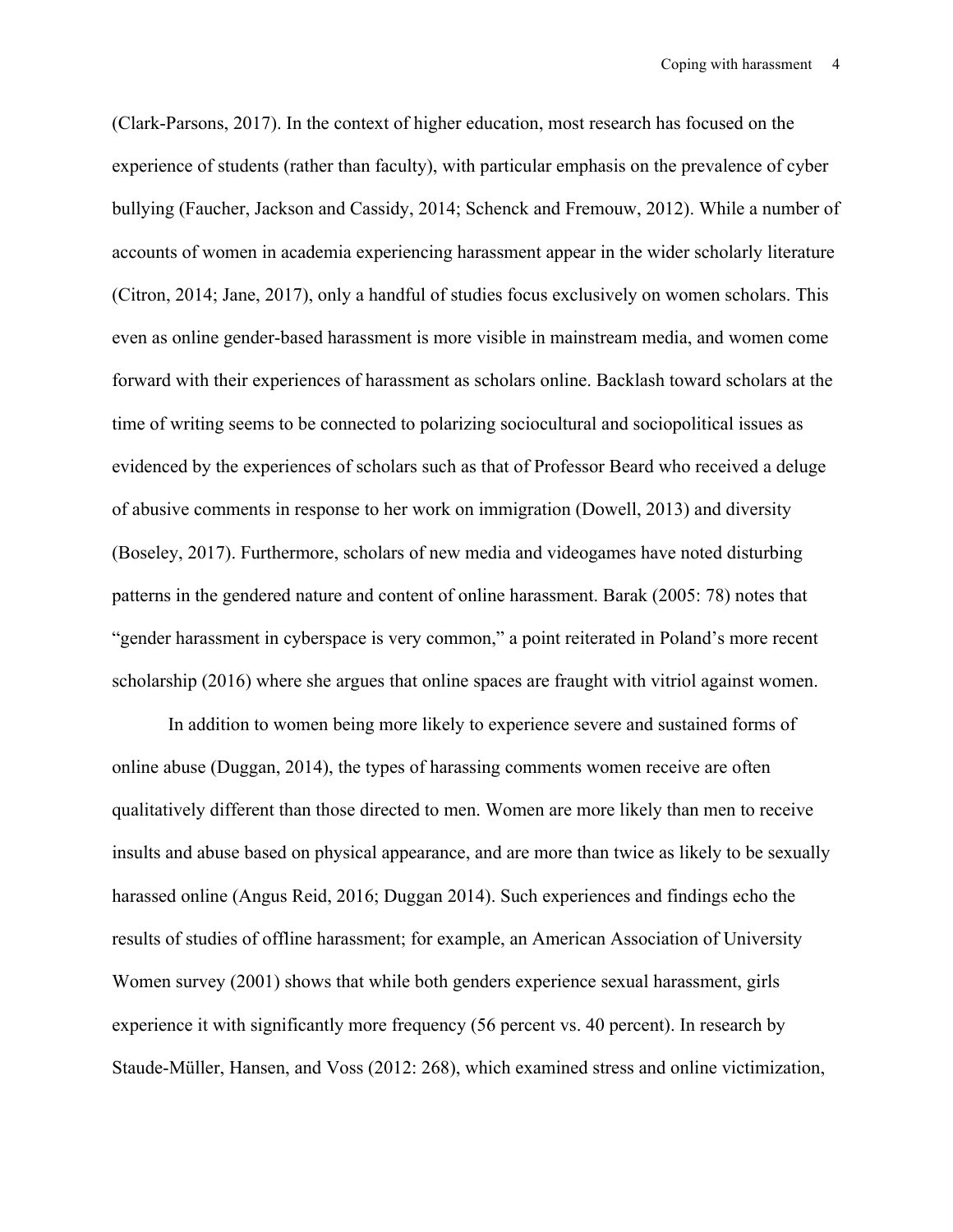68 percent of respondents reported experiencing sexual harassment online, but with "female respondents being far more strongly exposed." Perhaps unsurprisingly, when scholars go online they are not exempt from the disproportionate amount of abuse faced by women. In a survey of faculty members at one Canadian university, Cassidy, Faucher, and Jackson (2014) uncovered a highly gendered experience of harassment. Female faculty members reported a higher level of online harassment (22% reported being harassed in the past year compared to 6% of males), and were much more likely to complete the survey and volunteer for interviews. Most of the harassment these women reported was perpetrated by students or colleagues, and occurred through email, course-related sites, or social media.

The consequences of gendered harassment are significant. In addition to psychological distress, such as fear, shame, or self-loathing for the actions that might have caused the harassment in the first place, women who are the victims of online harassment frequently respond by self-censoring their online participation, deleting their profiles, and generally removing themselves from online spaces (Citron, 2014; Duggan, 2014; Vitak, et al., 2017). These impacts illustrate the critical importance of this issue and its broader social implications: if women curtail their online participation as a result of harassment, the end result is likely a reduction in diversity of thought and opinion in the commons as well as within academia more generally. Indeed, as Salter and Blodgett (2012: 412) note, the "same technologies that appear to offer spaces for shared discourse can just as easily be used for the suppression of political views, and thus can further alienate women." Such critiques are not new; more than a decade ago Barak (2005: 77) suggested that sexual harassment on the internet disrupts its "free, legitimate, functional, and joyful" use.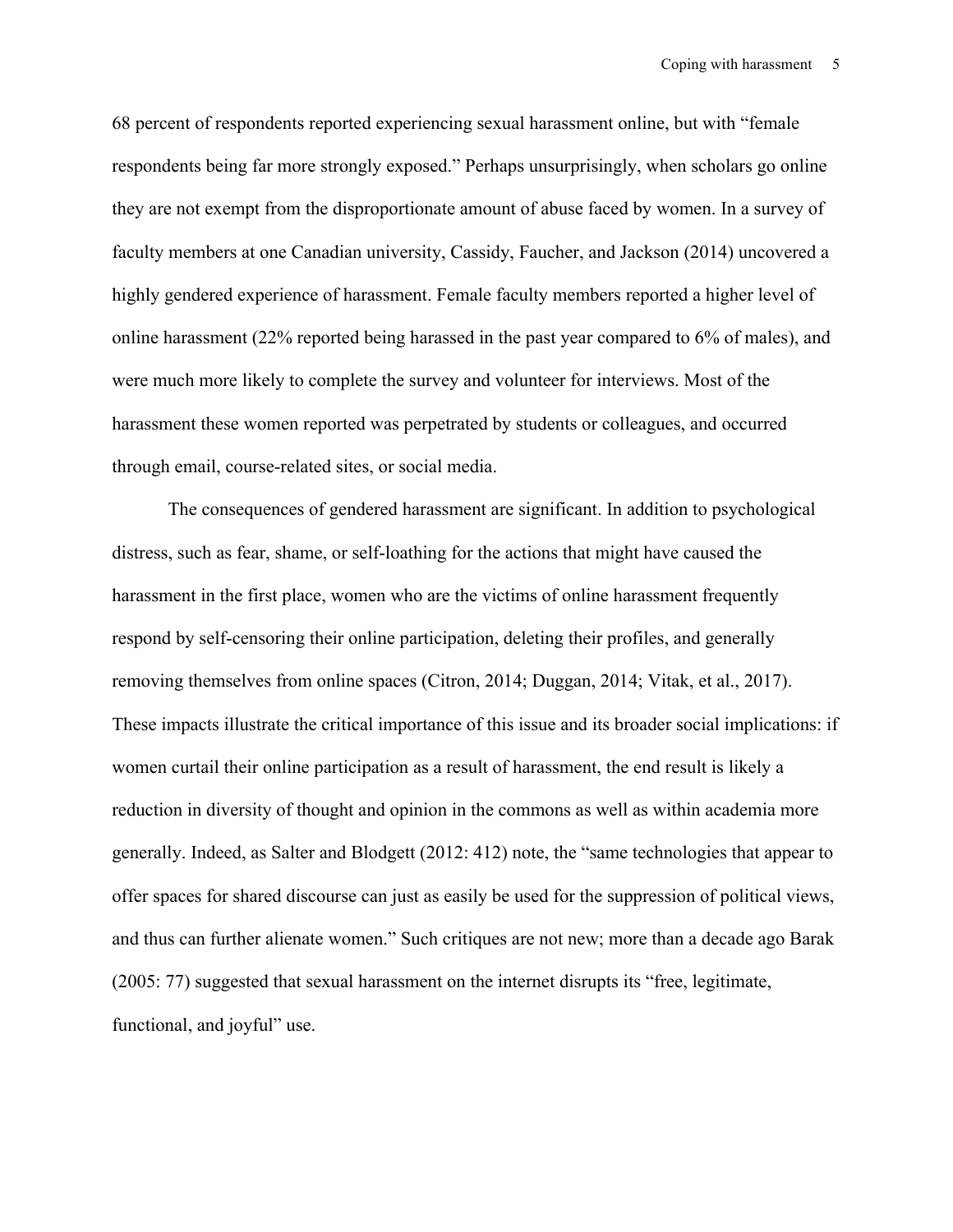Gendered harassment also impacts women's professional lives. In addition to feeling too intimidated to continue participating online, victims describe losing time from work when trying to take legal action, and losing their reputation and employability due to what has been posted about them online. In one example, the repercussions faced by one victim involved "thousands of dollars in legal fees, hundreds of hours of lost work time, [and] the dismantling of [her] chosen career" (Citron, 2014: 10). But the boundaries between the professional and personal are not always clear and can readily be transgressed. In a detailed account of her experiences as a feminist blogger, Hess (2014) explains both the lengths perpetrators go to victimize and disrupt women online, and the consequent amount of time and energy expended in order to achieve redress, but more importantly, to remain safe, as online harassment overflows into the offline world. In another example, Baker (2017) writes about receiving death threats after an interview she gave on MSNBC Live. The anger and fear she experienced as a result of the harassment caused her to "wonder if writing about white supremacy or sexism is worth it," "to wonder if being a woman writer in the internet age is worth the threats and harsh words that follow my work," and especially significantly, to "wonder if it wouldn't be easier to keep [her] head down and [her] mouth shut."

When faced with harassment, online or otherwise, the person who experiences the harassment will tend to adopt one or more strategies to deal with the harassment as a form of coping. We theorize coping by drawing from the basic definition of self-protection from psychological or emotional harm, involving steps taken to mitigate or eliminate stress (Girdano, Dusek and Everly, 1990). In general, women who have experienced harassment engage in coping behaviors that may fall along a framework of avoidance, denial, negotiation, advocacy seeking, and social coping (Knapp et al., 1997; Wasti and Cortina, 2002). Early work on coping by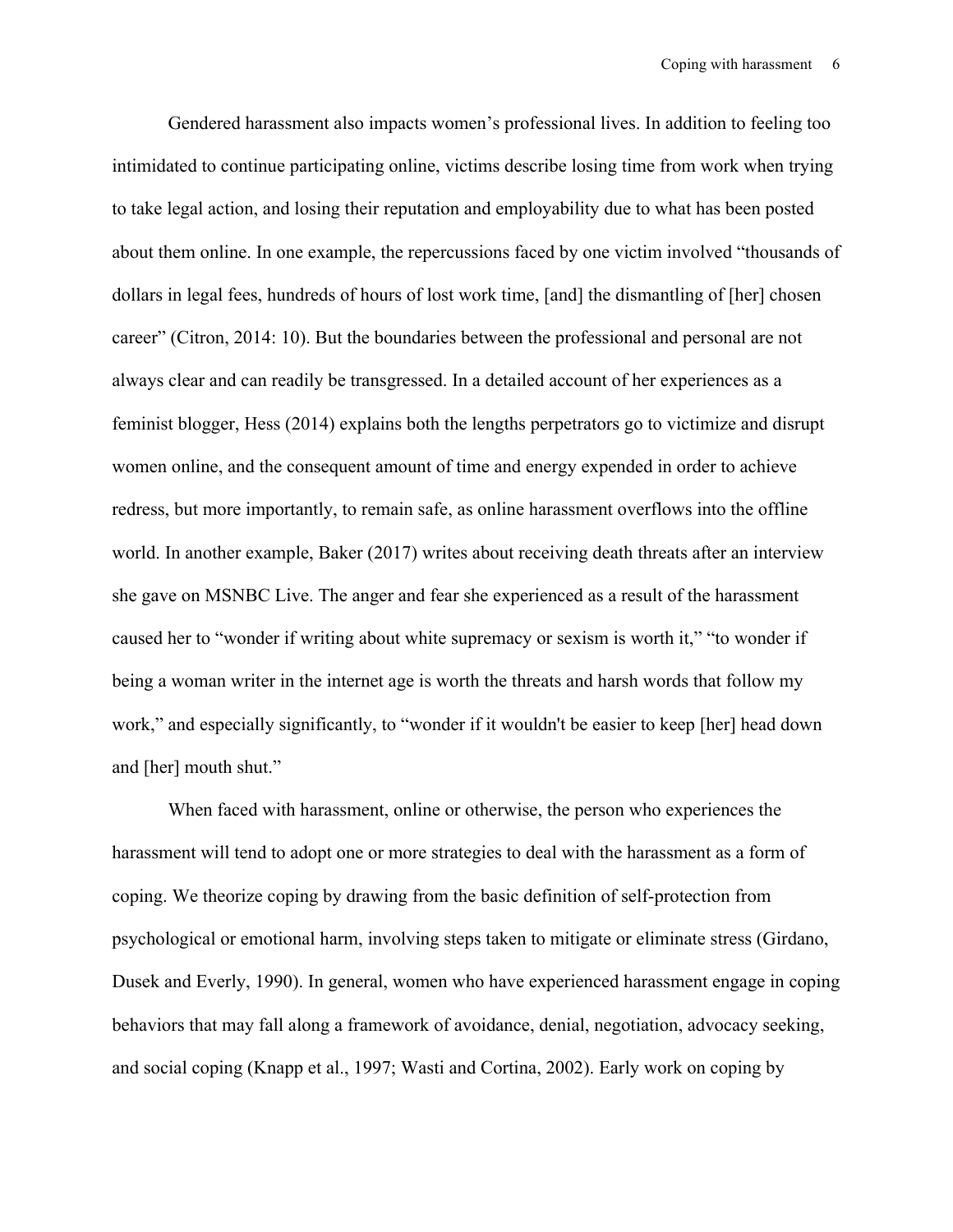Lazarus and Folkman (1984) polarizes coping strategies between problem-focused and emotionfocused, or efforts that aim to ameliorate the circumstances of the abuse contrasted with efforts to avoid, manage or mitigate stress. Left unaddressed in the work of Lazarus and Folkman however, is coping mechanisms that orient toward future stressors, such as the *potential* for harassment. Scarduzio, Sheff and Smith (2017) interviewed 26 women who had experienced sexual harassment in both online and offline contexts, and discovered that coping strategies could be grouped into three categories: problem-focused, active emotion-focused and passive emotion-focused. Similarly, Schwarzer (2000) offers a nuanced picture of coping structured through four categories: reactive, anticipatory, preventive, and proactive. Reactive coping orients towards already experienced harm; anticipatory coping orients to likely near-future harm; preventive coping orients toward potential though uncertain harm; and proactive coping orients toward goal-management and the accumulation of resources for growth rather than harm or stressors (Biggs, Brough and Drummond 2017). Within workplace settings, such as academia, the question of how to cope with abuse becomes even more complicated as women deal with both professional and personal repercussions of harassment (Shrivastava, 2015).

A small but important body of literature is beginning to explore how female scholars respond in the face of harassment. This is the work by women who self-identify as having been harassed and that then subsequently redirect that harassment into research itself, whether indirectly as the topic of an article or essay, or directly as datasets to be worked with and analyzed. In addition to Hess (2014) and Baker (2017) cited above, we note Hurley's (2016) collection of essays that examine geek culture in relation to gender, misogyny, and online harassment. More explicitly scholarly in nature, Vera-Gray (2017) uses the data from the trolling of her online recruitment call for a project examining street harassment in order to wager a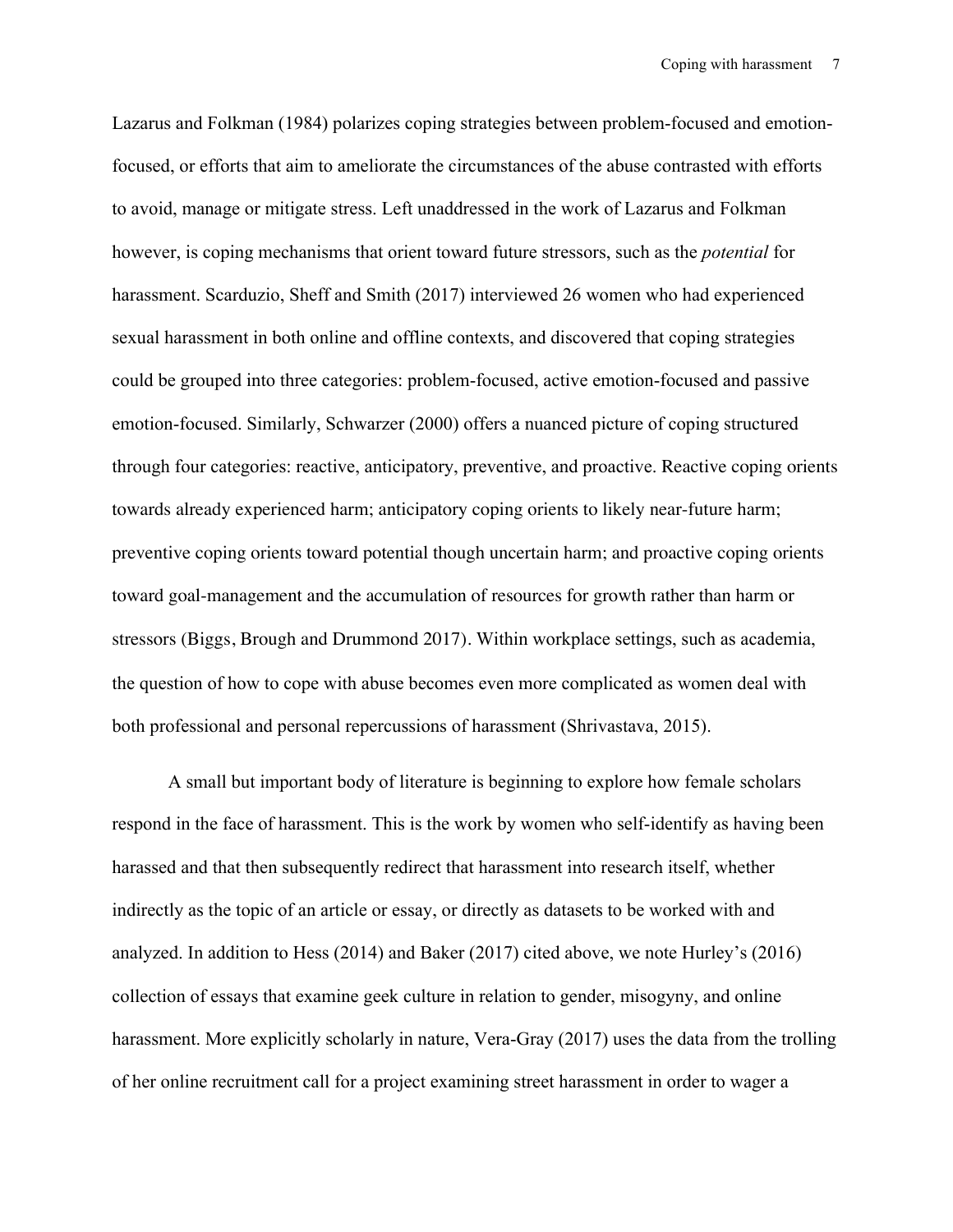feminist position on the added labor endemic to the work of feminist researchers. Campbell's (2017) experiences with trolling of her autoethnographic work also reflects this strategic redeployment of harassment, and Cottom (2015) has taken a similar strategy in using the racist commentary on her widely-read blog as a dataset for sociological analysis. Chess and Shaw (2015) have also used their own experiences with online harassment to critically explore their roles as feminist gaming scholars.

These examples highlight the need for further investigation into the phenomenon of online harassment as well as the lived experiences of those who experience it (Henry and Powell, 2015b). An important thread in this research is to examine the aforementioned reactions to gendered harassment, both online and offline, in order to consider how women scholars cope with such abuse. This is the gap that our research fills. We use Schwarzer's (2000) four categories described above as a theoretical framework to understand scholars' coping strategies. While there is a growing body of literature of sexual harassment coping strategies, there has been no systematic investigation specifically into how female scholars cope with online abuse, even as the studies we've cited above have shown that the impacts of abuse are significant and wideranging.

## **Methods**

Our goal in this paper is to identify, describe, and make sense of harassment faced by women scholars. With this goal in mind, our research question is: How do women scholars' cope with online harassment?

## **Participants**

Potential participants were women scholars in various higher education careers and positions, from tenured and adjunct faculty members to university students and independent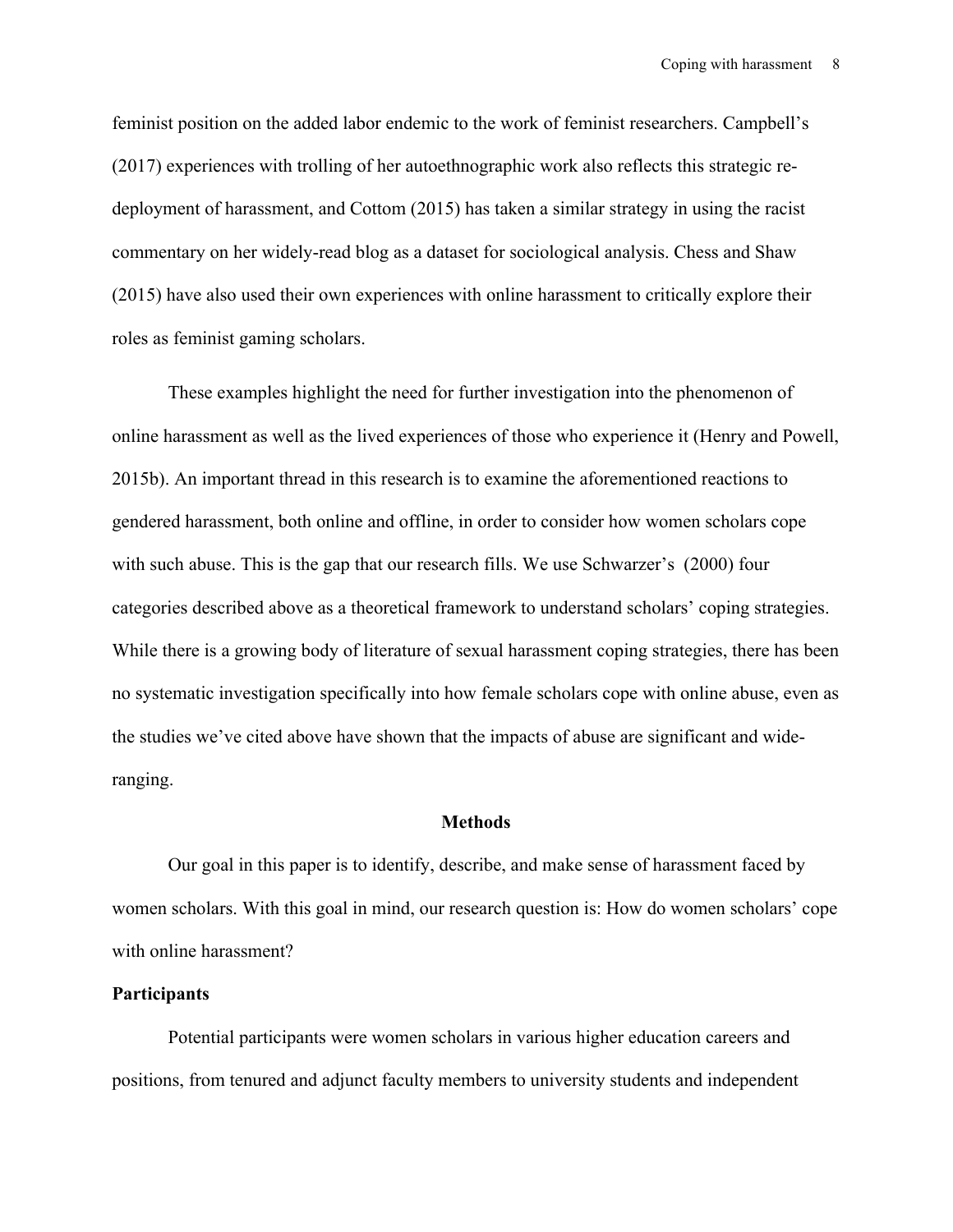scholars who had experienced online harassment. In other words, the term *scholars* refers to a diverse group of individuals who engage in scholarly activities beyond faculty members. We directed potential participants to an invitation to participate in this research via two means: first, we emailed all faculty members at one of the authors' institutions. When this resulted in few participants, the invitation to participate in the study was posted on Twitter and Facebook by @AcademicsSay. Others further disseminated this information via standard social media processes (e.g., re-tweeting the Twitter post). More than 100 scholars responded to this call, and fourteen individuals were recruited for interviews.

We interviewed these women in an iterative manner. We started by interviewing six individuals and continued interviewing people until we felt that we had reached a point where we were confident that we could answer our research question using the data collected. This is a common and acceptable method to reach saturation in qualitative research (Baker and Edwards, 2012). In selecting who to invite for interviews out of the individuals who expressed interest in being interviewed, we sought diversity by choosing a range of ages and employment positions (e.g., tenured vs. tenure-track vs. adjunct).

Participants are listed in Table 1. Participants' age ranged from 26 to 70 years of age (mean  $= 42$ ; S.D  $= 13.78$ ; median  $= 36.3$ ). At the time of writing, participants were in a wide range of fields, and lived in three countries: the United States of America (11), Canada (2), and the United Kingdom (1). They held a variety of positions: Five were tenured faculty members, and one of these individuals served in an administrative role; three were independent scholars; five were faculty members on fixed-term contracts not on the tenure-track; and one was a librarian. One person held an MA degree, and the rest held a doctorate. All individuals described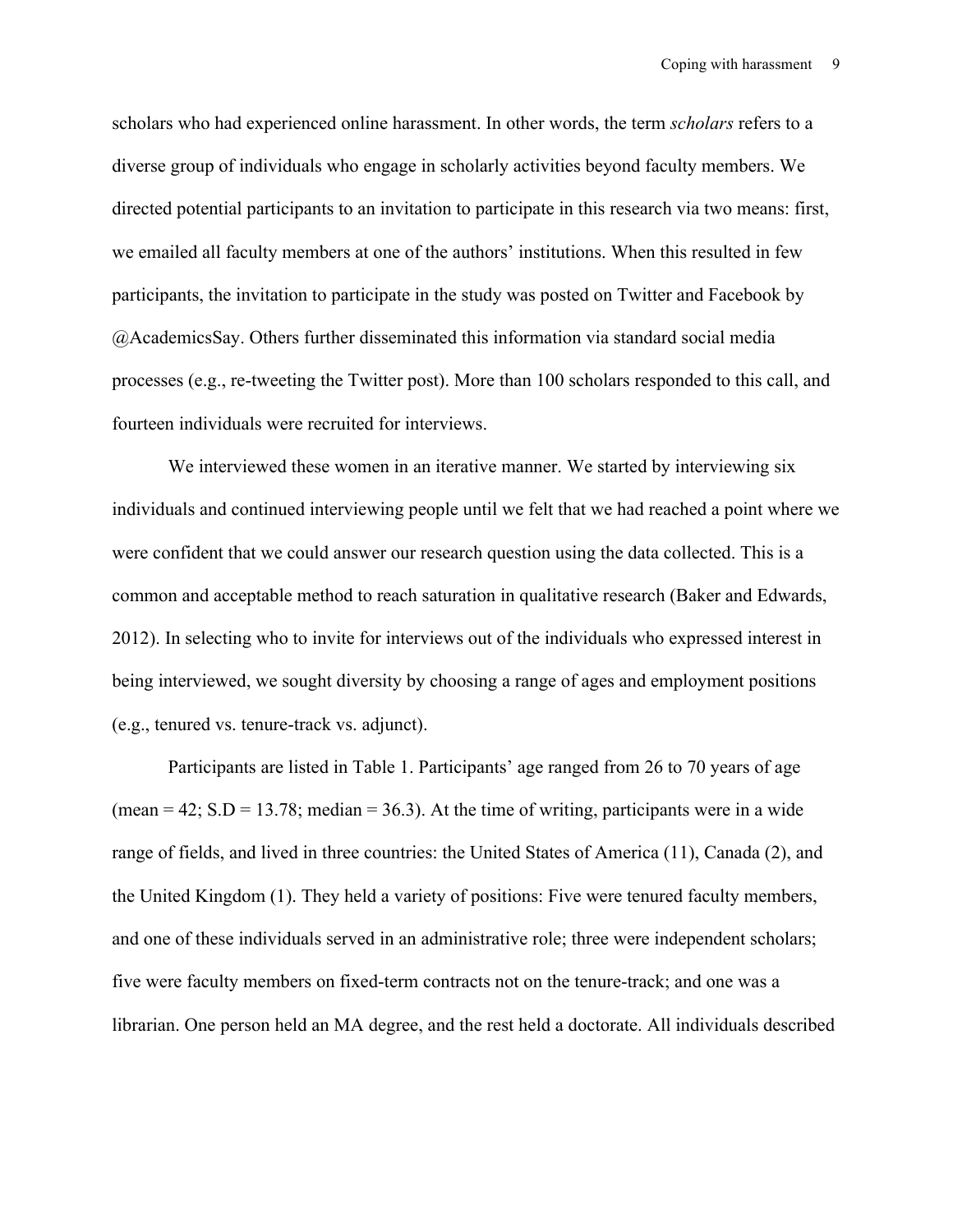online scholarly activities as being the triggers that resulted in harassment. One individual noted receiving harassing comments in relation to her teaching as well.

## **--INSERT TABLE 1 ABOUT HERE--**

## **Data Collection**

Two data sources informed this study: interview transcripts and examples of harassment shared by interview participants. Using a semi-structured interview protocol, we interviewed participants via telephone or Skype. Using this protocol, we asked participants to describe their experiences of online harassment, their reactions to it, the personal and professional impacts of it, the reactions of others to it, and their perceptions of steps that could be taken to mitigate harassment. The semi-structured nature of the interviews allowed us to probe for additional comments on topics that arose. All interviews lasted between 30 and 55 minutes. The interviews were recorded and transcribed verbatim. While some participants did not keep records of harassment they received, others did and and shared those records with us in the form of screenshots (e.g., on Facebook or Twitter). These screenshots were used to triangulate the types of harassment received and participants' responses to it.

## **Data Analysis**

We (the four researchers) analyzed the interviews and harassment records using an iterative process. We began our inquiry by analyzing the data independently using the same process: we each read the data and wrote open codes to describe experiences of harassment. We used an open coding process partly due to a lack of research focusing on the particular subpopulation of interest, partly because an open coding process enables us to make sense of general characteristics of the phenomenon of interest as it emerges from the raw data, and partly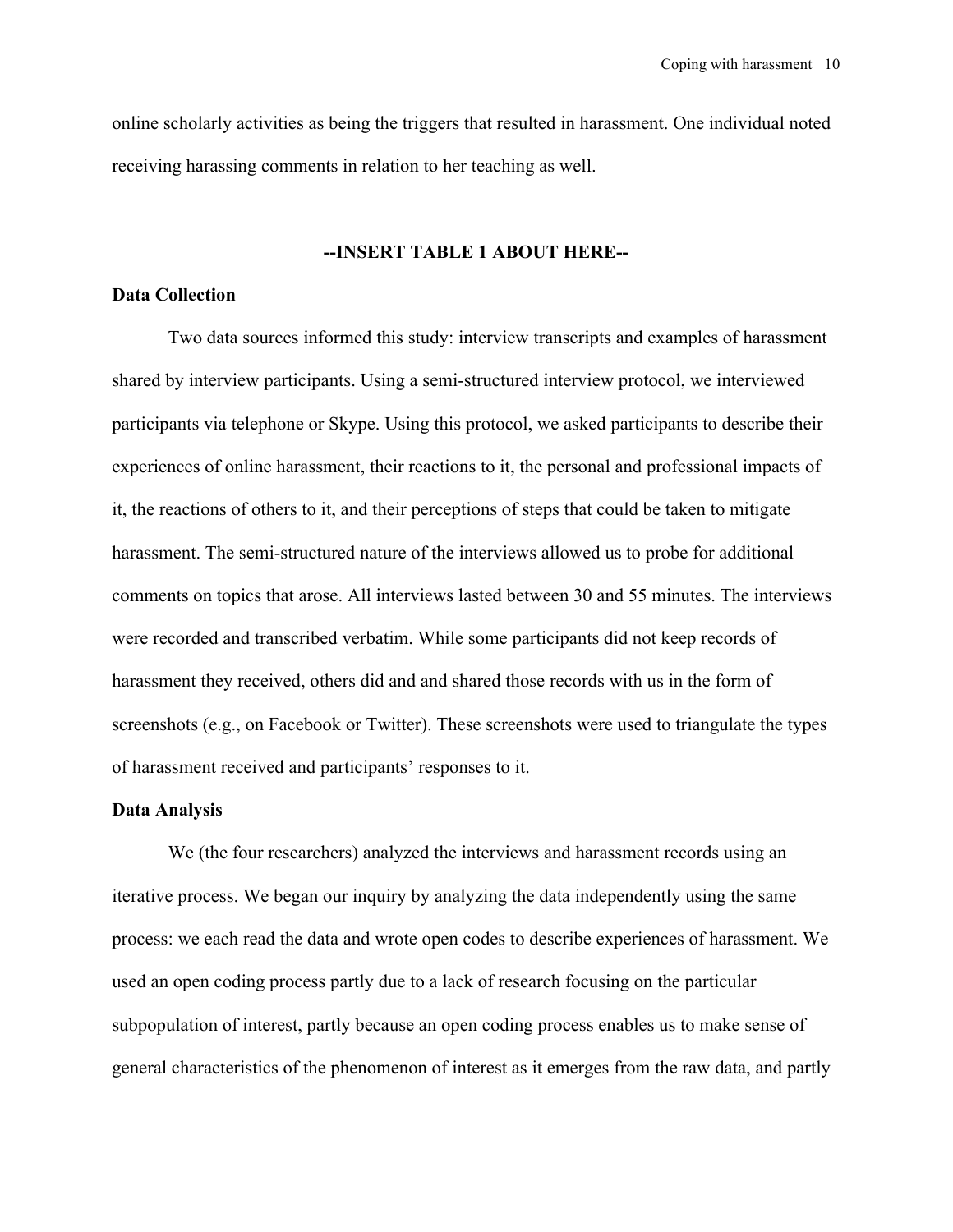because this process allows us to remain open to facets of the experience that can emerge from the raw data without the predetermined categories that are applied in cases of using a preexisting codebook. After each round of independent analysis, we met multiple times to discuss the data and the emerging categories we were seeing in the data. Next, we classified data according to three emerging areas: affect, impact, and response. In exploring, interrogating, discussing, and attempting to confirm/refute these areas, we identified "ways of coping" as a recurring pattern in the data. We then returned to the data and categorized them in ways that described efforts to cope with the experience of harassment. This activity was guided by the constant comparative approach (Glaser and Strauss, 1967) as follows: Two researchers read each piece of data (e.g., a sentence, a full response to an interview question, a screenshot of a social media message) and assigned a code to it describing ways of coping. Next, researchers read the next piece of data (e.g., the next sentence) and compared it to the first generated code. If the code captured the meaning of the data, the data was assigned the code and the researchers moved to the next piece of data. If the code did not capture the meaning of the data, a new code was generated describing the data. The analysis process thus becomes one of constantly comparing the emerging codes to the data. This procedure resulted in a list of codes describing the data. Next, the four researchers discussed the codes and the thematic categories they saw describing codes. We repeated this process until we felt that the data had been saturated and the identified themes captured the ways that participants coped with online harassment.

## **Rigor**

We took a number of steps to reduce the incidence of biases in the analysis. First, we analyzed data independently in order to avoid influencing each other's interpretations. Second, after analyzing data independently, we discussed our emerging interpretations, identified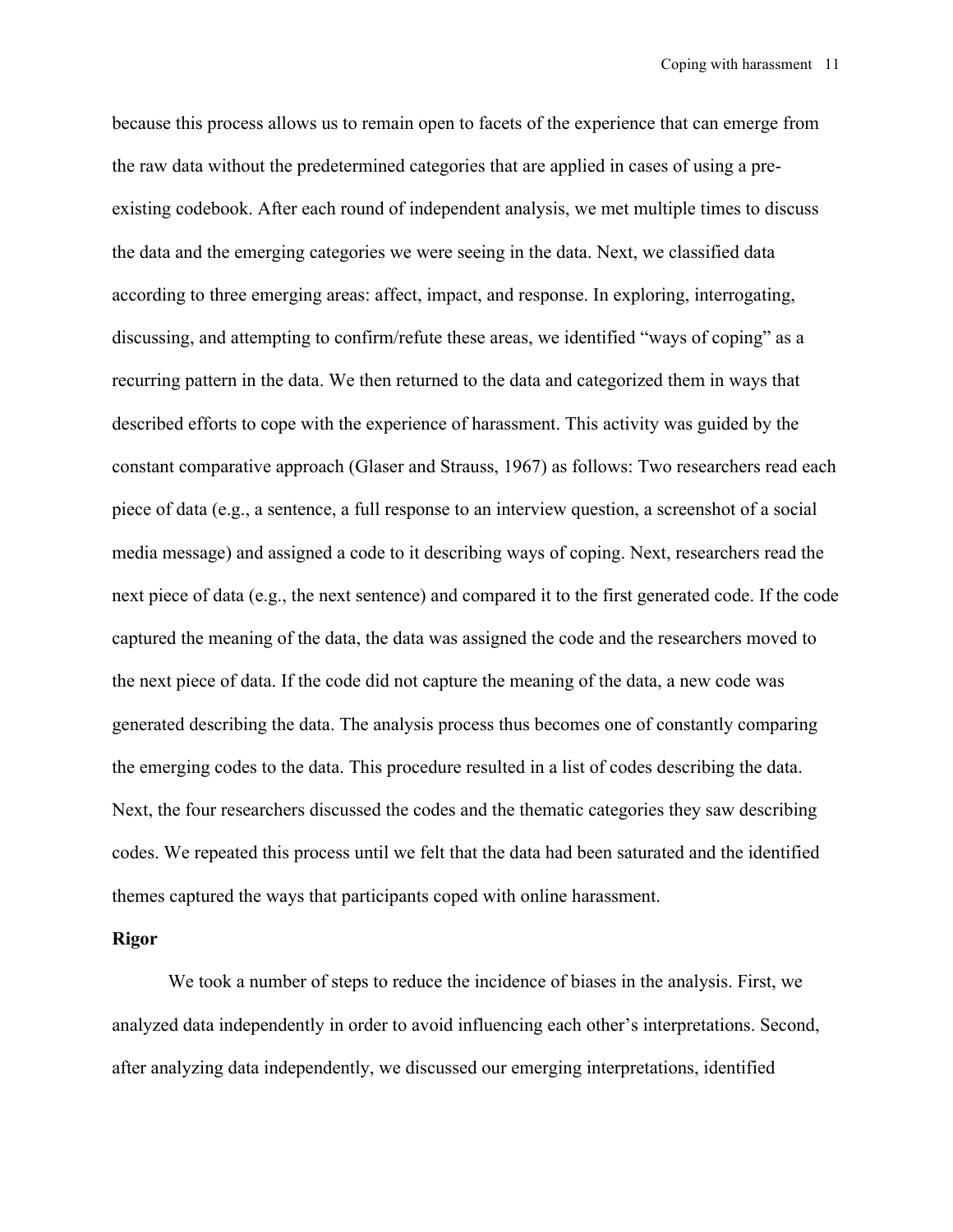consistent interpretations, asked probing questions of one another, and critiqued our shared understanding of the phenomenon. Third, we analyzed data collaboratively in order to mitigate individual biases. Fourth, we provide ''thick descriptions'' of results to enable readers to determine whether findings are applicable to their own contexts (Merriam 1995). Fifth, we conducted member checks with participants by emailing them a summary of major findings and asking them to comment on whether findings accurately depicted their experience. Seven of fourteen participants responded and all stated in the affirmative that the findings reflected their experiences and feelings.

## **Ethical Considerations**

This study was reviewed and approved by an institutional ethics board per the Tri-Council Policy Statement on the Ethical Conduct for Research Involving Humans (Panel on Research Ethics, 2014). Numerous steps were taken to seek free and informed consent; ensure privacy, confidentiality and anonymity; and eliminate undue influence. For instance, audio recordings were erased immediately following transcription; transcriptions and examples of harassment were de-identified; consent was secured digitally prior to the interview and confirmed verbally at the commencement and throughout the interviews; individuals were informed about the potential risks of participating in this project; and participants were provided with an opportunity to review and comment upon draft findings.

#### **Findings**

*Coping* offers a framework for understanding experiences of harassment, and is useful for understanding the effects of these experiences. In part, this enables an accounting for something that is difficult to quantify as the individual reaction to and understanding of harassment varies significantly. By focusing on coping, we emphasize the individual's subject position and affect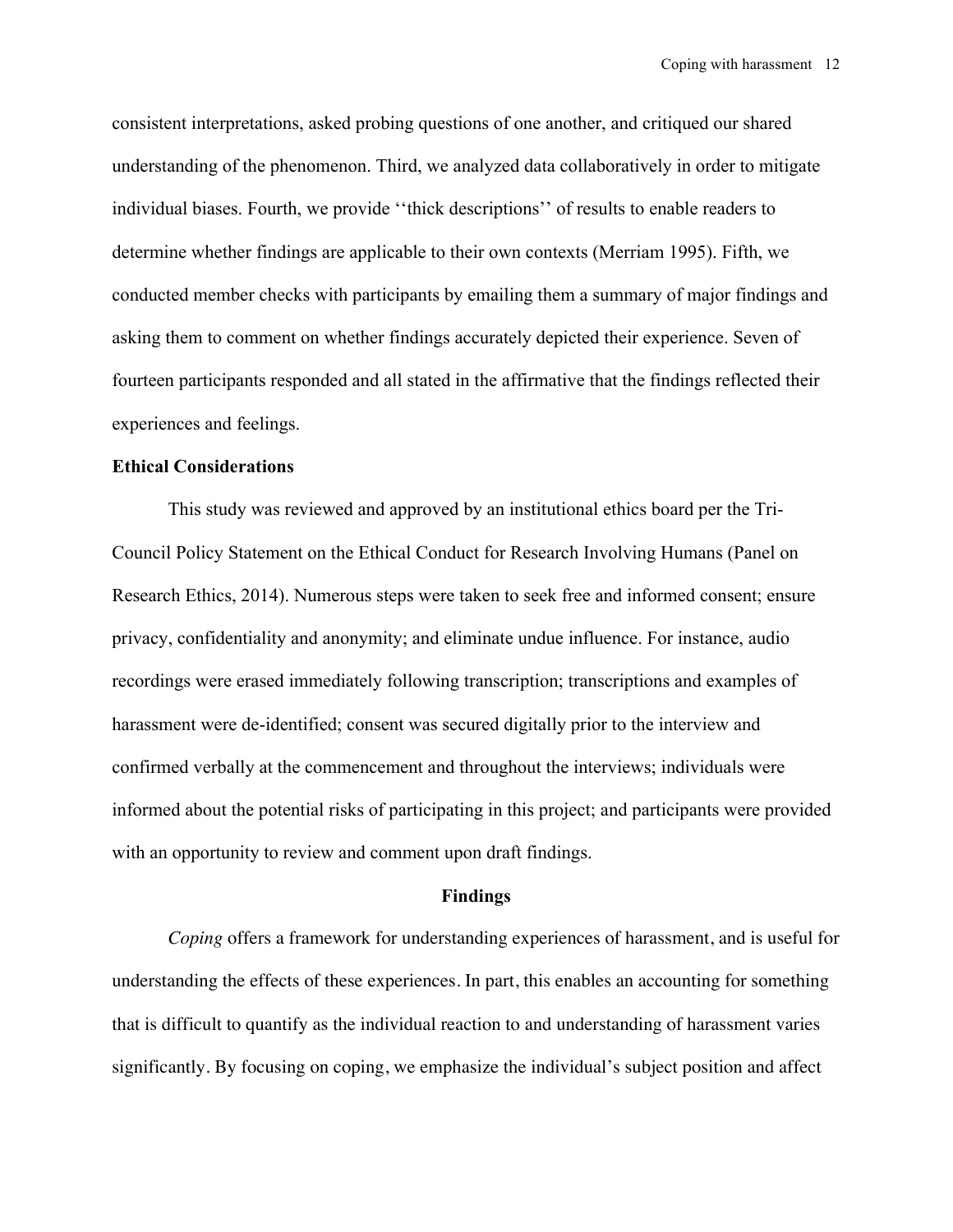rather than being beholden to definitions of harassment that may or may not account for the full spectrum of harmful encounters described by the women in the interviews. It is also important to highlight that coping with harassment does not necessarily have a positive outcome that safeguards scholars' well-being. All participants reported negative emotions and many reported feeling fatigued, tired, angry, and anxious. We recognize that coping is a form of emotional labor (Hochschild, 1983), and as such can be distressing in itself, even in the cases of relatively positive outcomes (Wharton, 2009).

Supporting previous findings on coping after harassment (Scarduzio, Sheff and Smith, 2017; Schwarzer, 2000), our data suggests that coping breaks down into multiple categories, many of which overlap, which is to say that the use of one coping strategy does not preclude the use of another, even if apparently contradictory in approach or outcome. As mentioned earlier, we draw on a coping rubric that accounts for reactive, anticipatory, preventive, and proactive coping, thereby addressing the different temporal aspects of the strategies used by women (Schwarzer, 2000). We categorized coping strategies based on individual responses and what those responses suggest about an interviewee's orientation toward the harassment. This accounts for potentially conflicting coping strategies as these strategies are employed with different ends in mind. Significantly, the most common coping strategies were reactive in nature, with some anticipatory and preventive measures taken. The main coping themes that emerged were selfprotection, resistance, acceptance, and self-blame (Table 2). We describe each of these categories below.

## **-- INSERT TABLE 2 HERE---**

## **Self-protection**

The single most dominant category of coping which unified a set of responses from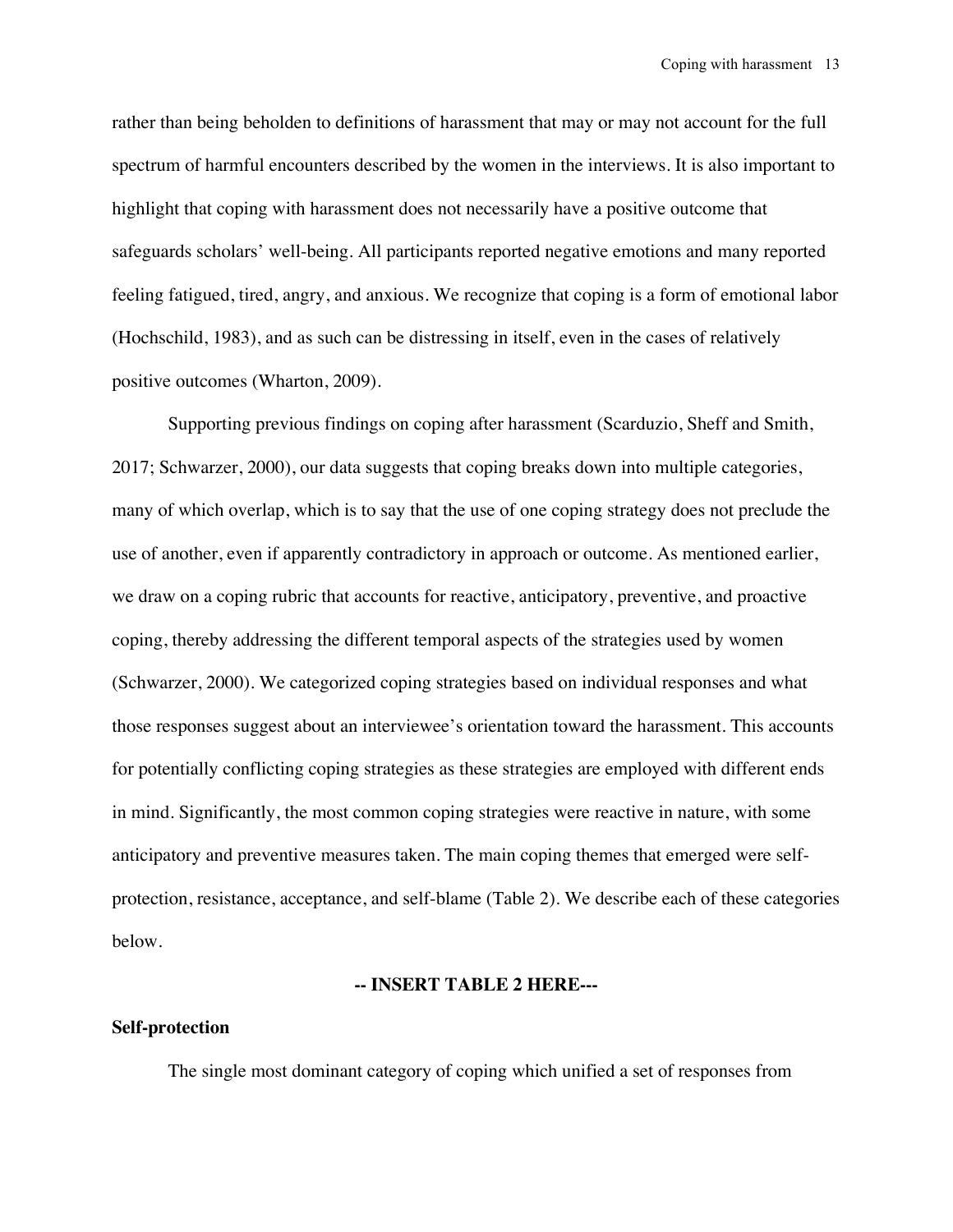interviewees were practices of self-protection. All participants described strategies enacted as modes of self-protection and 102 interview excerpts were coded as such. Self-protection took the form of a cluster of behaviors that occurred before, during, and after harassment. In other words, self-protection encompasses a temporal dimension. Reactive self-protection sought to reduce exposure to and impact of ongoing harassment. Anticipatory self-protection sought to reduce the vulnerability to potential harassment, and preventive self-protection sought to eliminate harassment altogether. The reduction of *vulnerability* and *exposure* to harassment, while related, are two distinct orientations towards harassment. In the former, interviewees emphasized strategies that center defensive prevention of harassment predicated on knowledge of the possibility or likelihood of harassment. This took shape in the form of engaging in activities like compartmentalizing professional and personal online identities, refining security settings, avoiding of certain social media platforms, broadening of work networks, and turning to silence. Silence manifested as both a kind of refusal to participate, as in Zoe's uncertainty or feeling "gun shy" about continued writing and public engagement on controversial topics, as well as refusal to share personal histories, as in Jasmine's decision to refrain from informing colleagues within her field about the online abuse perpetrated by scholars within their community. In both cases, as with other examples, the targeted women weighed the risk of potential violence and backlash against their desires for justice or rightness. The reduction of *exposure* to ongoing harassment was less future- or possibility- oriented (ie., it wasn't about *potential* harassment) and instead covered ways to manage harassment as it was *already* occurring. This management included strategies such as blocking and ignoring, deleting comments, as well as outsourcing the reading of comments or management of one's account to a loved one in order to avoid seeing comments.

Beyond these two groups of strategies, there was also a common expression of efforts to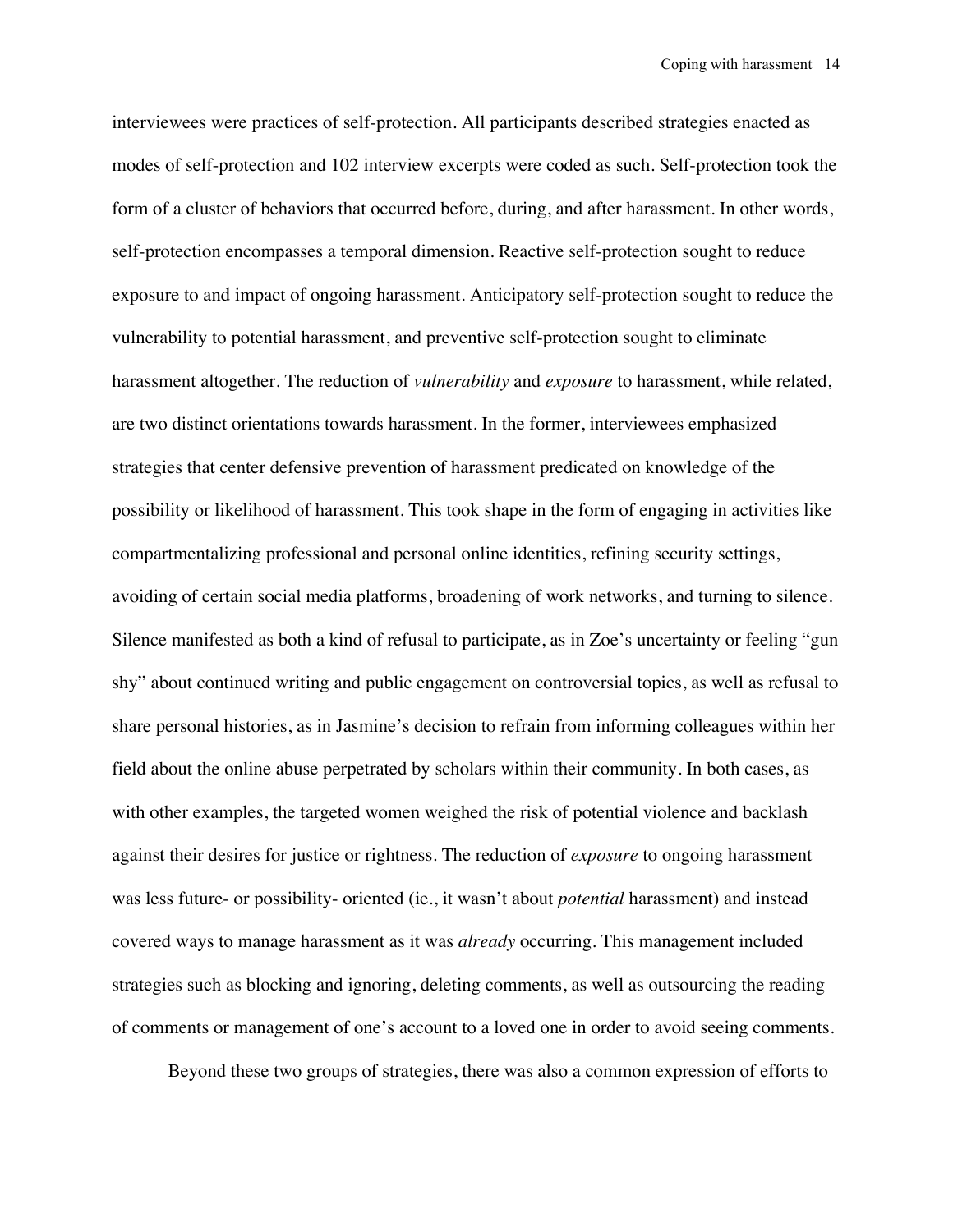reduce the impact of ongoing harassment, to reduce harassment more generally, as well as to eliminate it altogether. As reactive coping strategies, the reduction of harassment's impact typically fell into two streams, one which provided a kind of emotional buffering such as with humor and sarcasm. Abby wryly noted that:

On a good day, I can laugh about it. You know, I mean, the sheer ignorance and absurdity of some of them [the comments] are boggling. You know, you wonder how do you make it through the day if these are the reasoning skills you are working with?

Another form of emotional buffering worked to disavow the impacts by focusing on work, refusing to worry about harassment, and more broadly to simply move on. Interestingly, Jasmine noted that for the sake of her career, she sometimes felt to some degree obligated to "play along" with known harassers out of fear of reprisal and thus made her feel as though she was compromising her integrity. The difficult vulnerability of her position suggests that online harassment of female scholars is perpetrated not only by anonymous users, but also by people known to the target. As such, the impact of online harassment in some instances echoes the impact seen in the currently ongoing (2017-2018) media exposure of powerful men harassing and assaulting women actors, celebrities, and journalists alike, and reflects research that examines the role of technology in domestic abuse. Reactive coping strategies for the reduction of harassment more generally included the understanding to "not feed the trolls," refusal to engage online, and to defuse difficult or inflammatory situations. Attempts to eliminate harassment reflect a more preventive orientation, and relied both on a sense of individual responsibility, as in self-censorship and holding back, as well as a turn toward outside forces for intervening aid, such as in reporting harassment to social media platforms as well as to the police.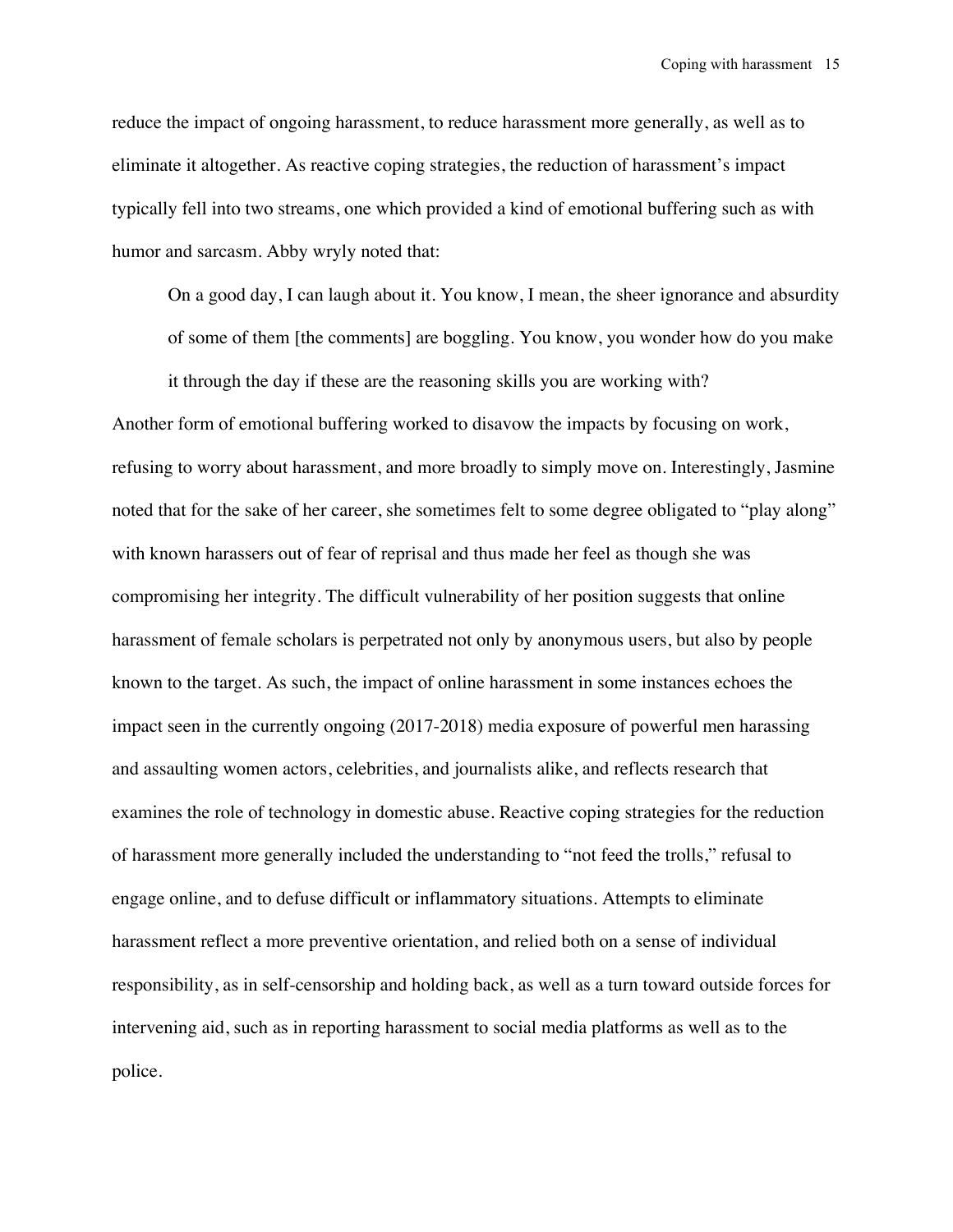## **Resistance**

Next to self-protection, all interviewees engaged in resistance, which is a term we use here to describe scholars' refusal to accept or remain silent or passive in response to harassment. Fifty-four interview excerpts were included in this theme. Resistance is a reactive coping strategy and strategies in this theme included persistent attempts at dialogue, persistence more generally, asserting one's voice and authority, turning toward community, and the use of selfprotection. Interviewees noted that in spite of risks of abuse, they desired to continue using social media and to engage in dialogue, even with online users that might not be responsive. For Zoe, this also included writing publicly about her experience with online harassment as a means to open up discussion about the abuse of women scholars online. Relatedly, eight interviewees acknowledged the need to persist more generally in the face of abuse. Jasmine framed it thusly: "I am not quitting. I've been at this too long to throw it out the window just because someone with a Y chromosome thinks that they get to throw some sort of fit, and I'm just gonna disappear off the face of the planet." In other words, it was not simply about expanding or maintaining open discourse, but that given the discouraging reality of being a woman online, continuing scholarly work and teaching in itself required determination and resilience. As such, simply continuing became an act of resistance.

While asserting one's voice might at first appear to simply belong with the desire to engage in dialogue, responses in this category relied on a willingness to engage more aggressively than those that emphasized shared dialogue. For example, some women framed their own responses as speaking out, calling out, and trolling back. Lucy understood it as fighting "the good fight." In each instance, the woman in question turned more actively towards using her voice, rather than the back and forth of speaking and listening as in dialogue. Olivia, for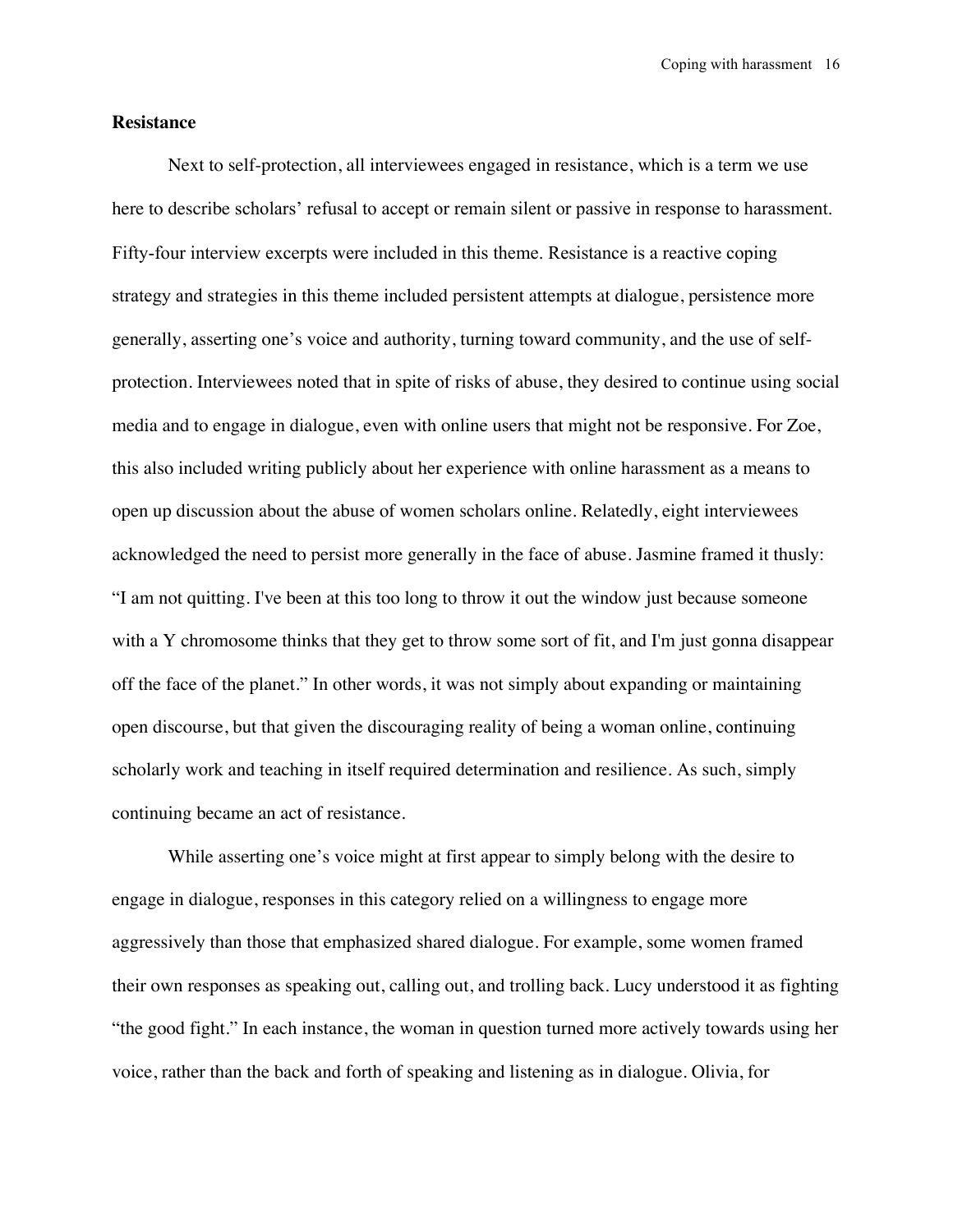example, initially responded by blocking, but eventually began to troll back, to find "ways to kind of mock or find humor in it." Another strategy that emerged was the willingness to share their experiences with others, be they family, friends, colleagues, or students. Though sharing might not typically be seen as a form of resistance, by not remaining silent and developing community around shared experiences, women were able to push back against harassment. Stella shared her experience with her students, family, and a colleague "who was equally if not more pissed off" than she was, which helped validate her feelings about the experience. This development of community as resistance was especially prominent for women who spoke with other women or chose to work with female mentors or colleagues with more regularity. The final significant strategy within resistant-type responses was that of self-protection. Self-protection strategies have been discussed at length above, but for the purposes of resistance, they also take the form of refusal to engage the voices of abusers as a way for women to continue their online participation in safer and more doable terms.

#### **Acceptance**

Another significant theme that emerged was tied to responses that suggested acceptance of the problem. This theme represents the recognition that the problem of harassment was unlikely to go anywhere any time soon, and thus coping strategies focused on emotional responses to harassment. Nine participants were included in this theme, and twenty-five interview excerpts were coded as such. The strategies included here were primarily reactive coping strategies. Again, many of the responses within this category can also be tied to other themes; for example, self-censorship and increased privacy settings are modes of self-protection, but they are also behaviours suggestive of a recognition that online harassment could happen again in the future. In other words, self-protection and acceptance are at times two sides of the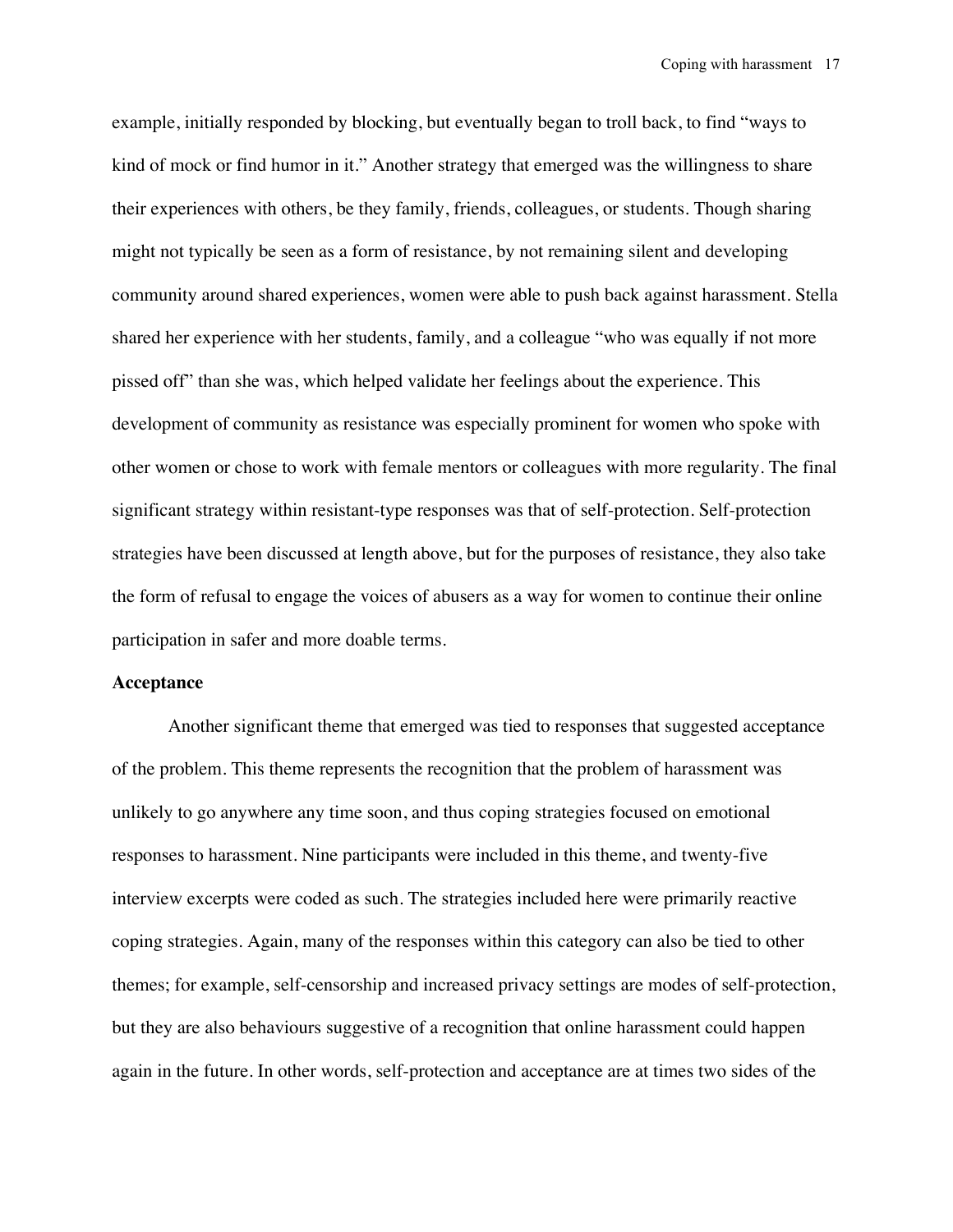same coin. Further examples include blocking and ignoring, avoiding use of social media to avoid the potential for harassment, continuing use of social media but in ways that minimize the effects of harassment (e.g., ignoring abusive comments), feeling unsurprised by the advent of harassment, feeling the need to move on or not to worry about it, and feeling a general sense of acceptance itself. Hannah, for example, suggested that harassment is something "you just have to get used to… It almost seems like it's the price to pay if you want a voice in things, and you're going to have to learn to get over it." It should be noted that acceptance is by no means necessarily a statement of being complacent with or condoning harassment, but instead reflects a feeling that there are few opportunities for immediate and decisive change. As Lucy suggests,

… it's kind of almost like, there's a phrase for this, where you're just sort of used to it because it's happened so many times and you share it. It doesn't even bring you closer to women anymore because you're just like yeah, great, that happened again, cool, like the sun came up.

#### **Self-blame**

The last theme that emerged was that of self-blame, in which eight participants in eighteen coded excerpts described how they felt they needed to compromise their own values, had to apologize and monitor their own behavior, and most commonly, minimize their experiences of harassment. This latter response of minimization was mentioned even by women whose harassment could readily be described as extremely abusive. In a clear example of minimization, Jessica said that, "compared to some of the other people who got harassed, mine was relatively minor," even though she received death threats and was doxed. In another case, Jasmine so regularly received online harassment that during her interview she limited her discussion to some of the more egregious violations; general comments about physical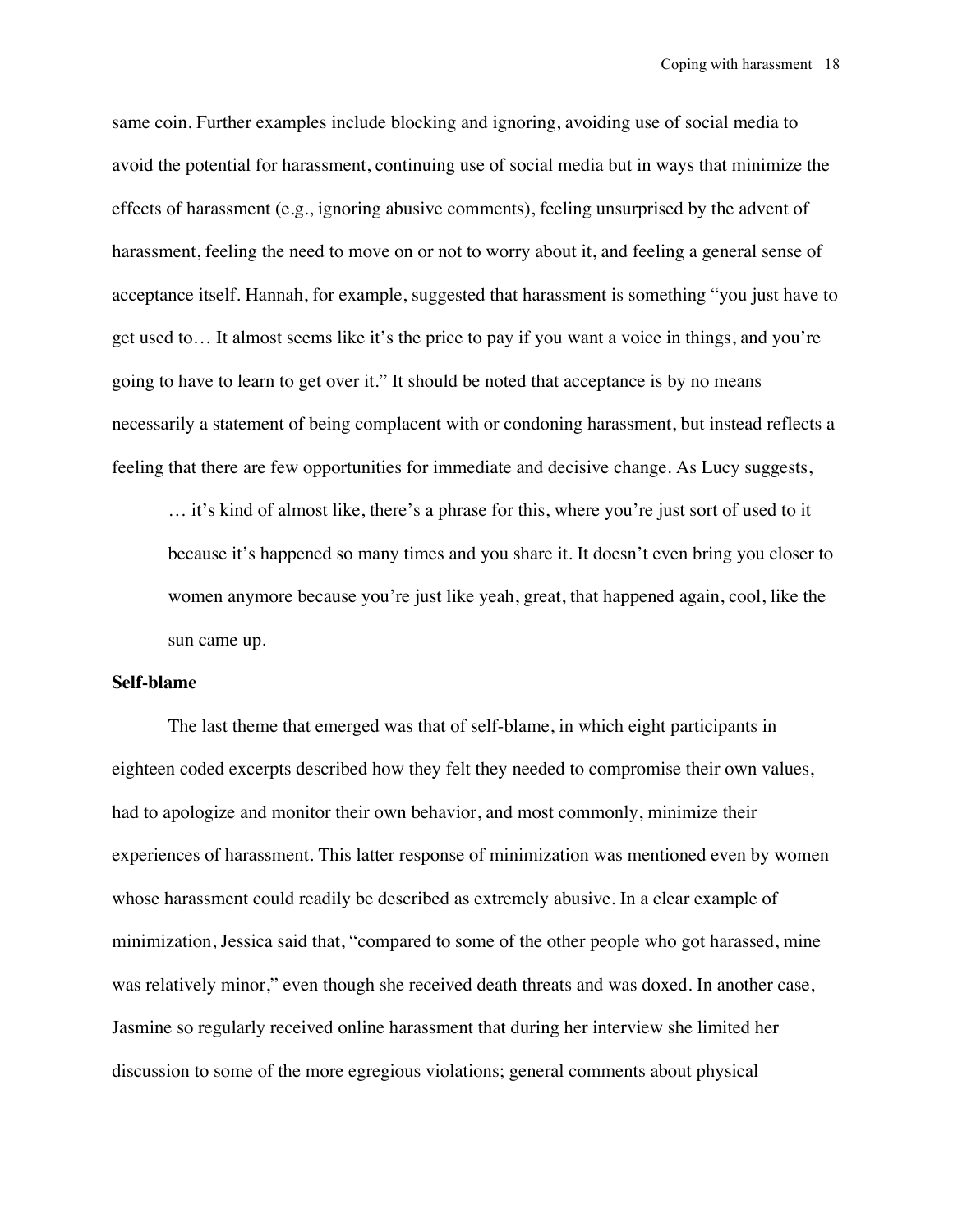appearance, while annoying, were not as problematic as solicitations for sex or intimidation, for instance. Another common thread that emerged was that some women felt that to some degree they were responsible because they were naïve about how social media and online engagement actually work. These kinds of self-blame and minimization are best characterized as emotional responses to the abuse, and as such, are forms of reactive coping.

## **Discussion and Implications**

The women who were interviewed for this study coped with online harassment by engaging primarily in reactive, problem-focused coping like self-protection and resistance, and emotion-focused coping, like acceptance, and more negative experiences like self-blame. No single individual engaged in one single strategy, while nearly all of them engaged in at least two of these approaches to coping with harassment. These coping approaches are similar to the coping expressed by women who experience more general forms of harassment, as detailed in prior literature (Knapp et al., 1997; Lazarus and Folkman**,** 1984; Scarduzio, Sheff and Smith, 2017; Schwarzer, 2000; Wasti and Cortina, 2002). By using coping as the framework of analysis, we address the concerns of numerous scholars who insist on the need for further research in the effects of online abuse on women (Henry and Powell, 2016; Mantilla, 2013; Vitak, et al., 2017). Moreover, by centering coping as a form of emotional labor, this research makes visible the hidden labor (Vera-Gray, 2017) often associated with gendered experience online, thus contributing to a body of literature that examines the impact of gendered harassment in online spaces and works to make legible structure inequalities therein (Cassidy, Faucher and Jackson, 2014; Citron, 2014; Jane, 2017; Mantilla 2017; Salter and Blodgett, 2012).

These findings have meaningful implications for practice and research. First, this research adds much-needed insight to the extant literature on women scholars' experiences of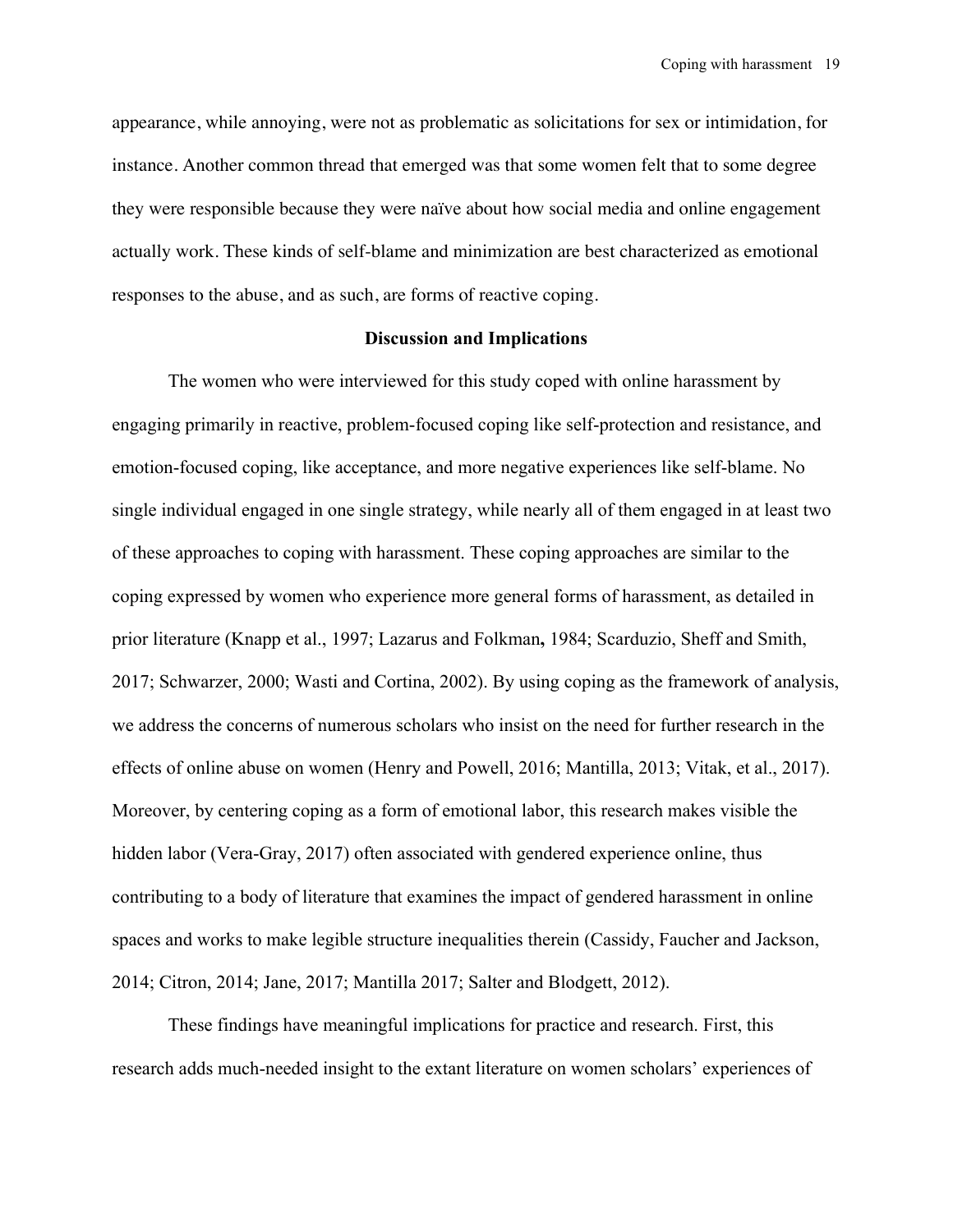online harassment. While the current literature includes a number of personal accounts of women scholars facing harassment (e.g., Chess and Shaw, 2015; Cottom (2015), this study develops broader account harassment across a number of scholars. Yet, the findings reported here are reflective of the broader literature describing the way that women overall experience and respond to harassment (Scarduzio, Sheff and Smith, 2017). Study participants expressed the range of avoidance, denial, negotiation, advocacy seeking, and social coping strategies detailed in Knapp et al. (1997) and Wasti and Cortina (2002). These findings thus show that women scholars cope with harassment in ways that are consistent with how women in general cope with it, although scholars may face institutional and peer pressures to be online due to their work. Given the findings of this study, future research might inquire deeper into particular experiences of abuse or examine the prevalence of this issue, especially with regards to the frequently gendered nature of this abuse. For instance, researchers may ask: What is the lived experience of particular types of online abuse (e.g., being doxed, sexual harassment, rape threats), and how does the emotional labor required to navigate such experiences compare with other forms of emotional labor required by academia and scholarly work? What personal, institutional, or platform strategies result in mitigating harassment and its effects? What proportion of women scholars face online harassment, and how does the type of harassment women scholars face compare to their male counterparts? Who is harassed, in what ways does that harassment differ based on a variety of factors (e.g., demographics, academic rank), and why? What are the outcomes associated with typical coping strategies that scholars engage in?

Second, the potential of social media being used for harm and abuse needs to be accounted for into any expectations, institutional or otherwise, placed on social media uptake in higher education. While online participation in higher education contexts is often seen positively,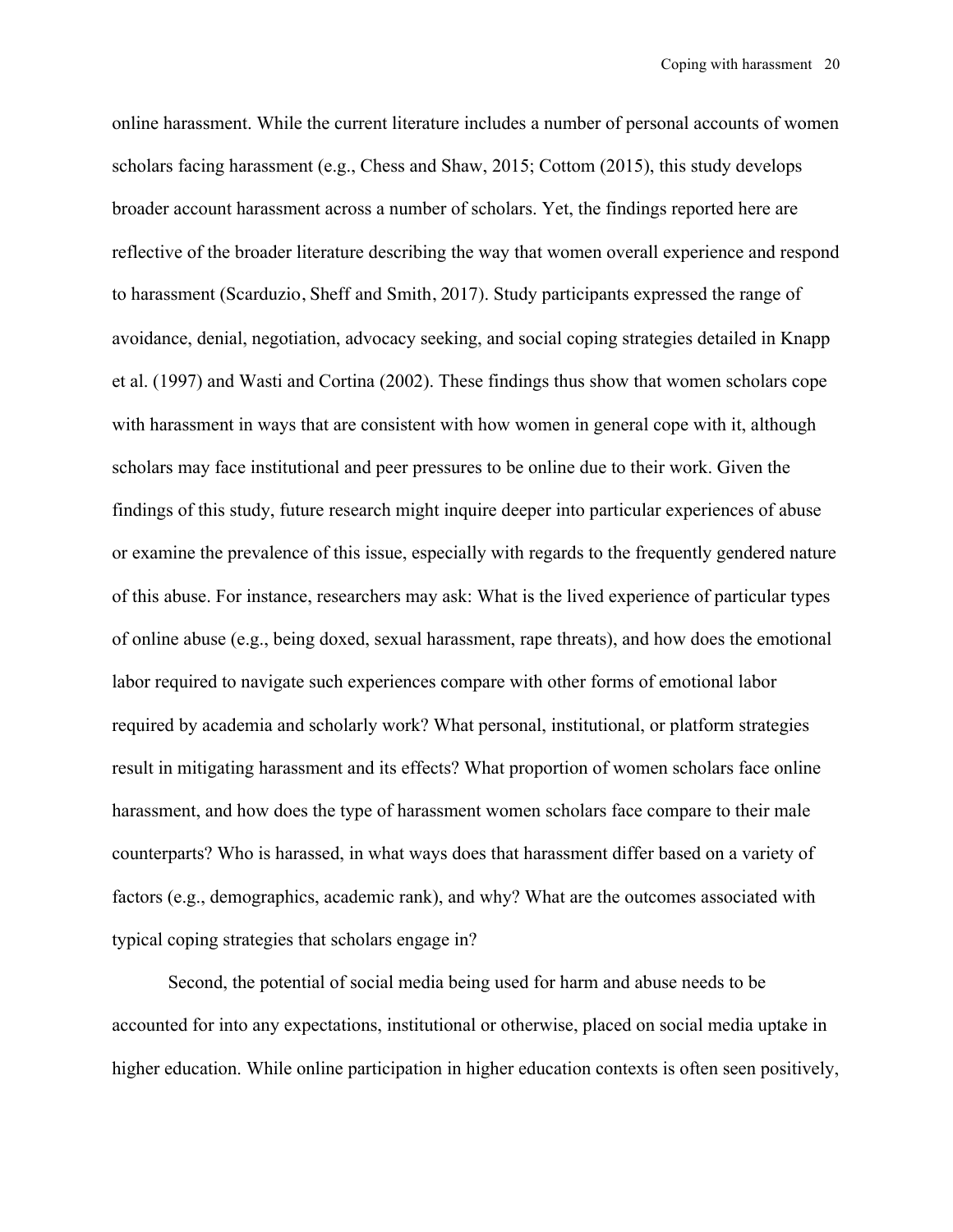and scholars are regularly encouraged to engage in public and networked scholarship (cf Veletsianos 2016), this research highlights the potential and far-reaching consequences that some women scholars experience when they go online. In practical terms, higher education institutions must acknowledge this potential, resist the pressure to create an overwhelmingly positive depiction of online platforms when encouraging scholars to "go online," and take steps to prepare scholars to face unsavory audiences. Future research focusing on this area could investigate the different ways that scholars face pressures to go online as well as examine whether and how institutions of higher education acknowledge and respond to instances of online harassment.

Third, this research shows that higher education institutions need to provide training for navigating social media both as representatives of the institutions and as public intellectuals. At a basic level, universities need to be clear about their position on public scholarship and how that will affect how they support harassed faculty. Such support should first be reflected in harassment prevention measures, which on a practical level should include training and resources to develop self-protective abilities, including familiarizing scholars with things like two-factor identification, password management systems, and how to employ applications developed to mitigate the onslaught of harassment. This kind of training will emphasize anticipatory and preventative coping techniques. It should also include awareness campaigns around what kind of work is targeted for harassment and what this harassment typically might look like. This too is another area ripe for future research. For example, the risks surrounding public engagement of particular content (feminist, critical race etc.) and particular research agendas, and the varying nature of targeted harassment should be determined, so that the potentially impacted scholars are prepared and supported. In other words, future research should identify root causes of and types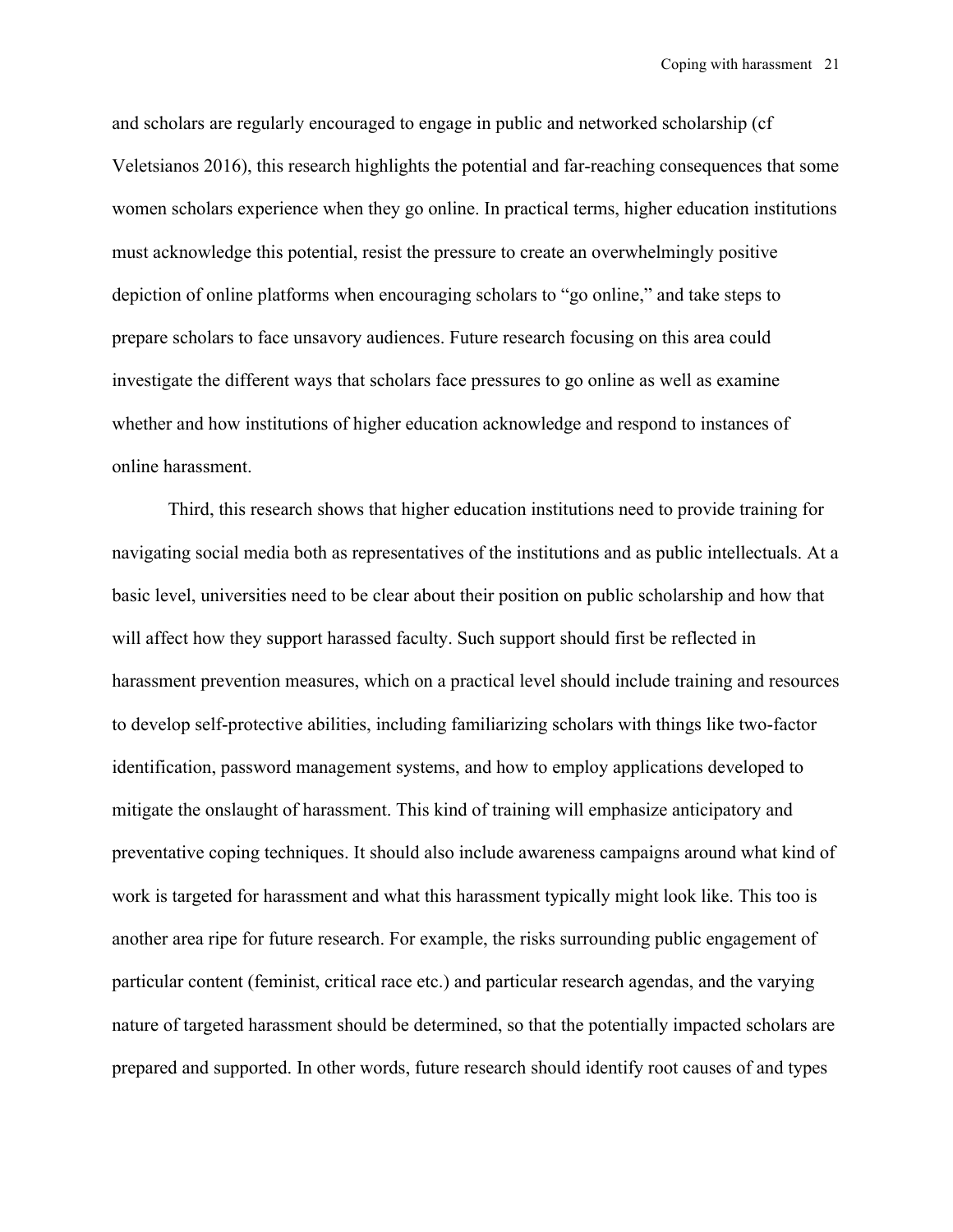of content that trigger harassment, and ideally, such research should emphasize continued public engagement. Additionally, research into training and resources in the event of harassment, such as support networks for victims, as well as training for colleagues of victims, would be useful. This, in other words, will be a form of institutionalized anticipatory coping that facilitates effective reactive coping.

Fourth, as the previous paragraph highlights, our research shows that self-protection will not solve the problem. No matter the steps taken by individuals to prevent harassment, public scholarship on social media comes with risk. Moreover, self-protection is a form of emotional labor that may result in fatigue and withdrawal from public discourse, and future research should attend to this reality (Vera-Gray, 2017). If the alternative to harassment is silence, higher education institutions, as well as social media platforms, have an obligation to respond to this problem – the onus cannot be entirely on victims or women more generally lest they become overburdened and isolated. Significantly, we strongly recommend that women and other targeted groups need to be involved in decision-making, software development/consulting, and policydevelopment as it their experiences will inform how to respond, and hopefully resolve, the problem of harassment. Fundamentally, institutions should be clear about what steps both the individual might and the institution will take in the instance of online harassment, and these steps need to be developed with the insights of those who have experienced harassment.

Fifth, this study highlights the agency and strength with which these women scholars confront vitriol and abuse. Considering the broader environment that these scholars find themselves in (i.e. an environment in which institutional supports were mostly absent, social media platforms did little to curtail it, and the broader culture accepts it), the story of scholars facing harassment is not just a story of abuse, intimidation, and caution, but it is also a story of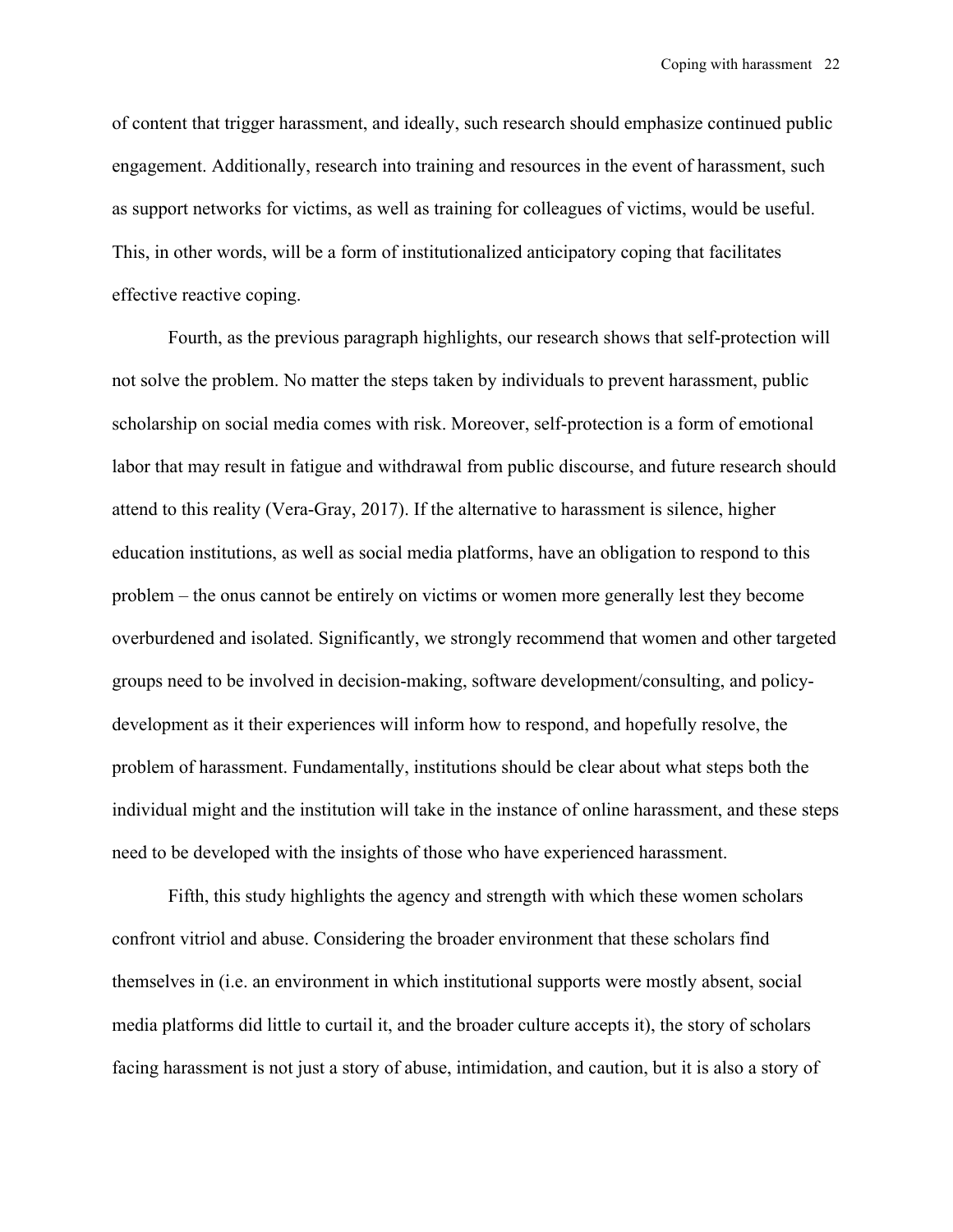strength, courage, and determination, much as the research that utilizes experiences of online abuse shows (Campbell, 2017; Chess and Shaw, 2015; Cottom, 2015; Vera-Gray 2017). This finding stands in contrast to editorials and advice columns recommending to scholars to "watch what they say" online (Donoghue, 2015; Pryal, 2015). In investigating this phenomenon, we recommend that future researchers further investigate courageous practices of resistance and defiance, and shine more light upon the strength women scholars exhibit when faced with harassment.

Sixth, it is important to highlight that even though this study presents a first step in a broader examination of targeted harassment against women scholars, the field will benefit from research that examines subpopulations of scholars targeted for harassment and make relevant recommendations. For example, in analyzing her own experiences of harassment Cottom (2015) theorizes the relationship between race and abuse as something different for black women. Cottom's experiences vividly point out the ways in which gender and race mediate individuals' experiences of online participation. As an example to how the results of this study could be further interrogated, consider the finding that women scholars resist harassment by persisting in their efforts. Researchers need to investigate whether the notion of resistance to harassment necessarily holds true for scholars across demographics. Who engage in resistance and who do not? Why do some resist and others don't? Do white scholars, scholars of color, and transgender scholars resist in the same ways? Whose methods of resisting are deemed "acceptable" and whose are not, and in what ways are acceptable methods of resisting intersecting with scholar demographics? Furthermore, any training on this topic should not just address gender but ultimately race, sexuality, and so on, as well as examine and identify the specific ways various groups are targeted.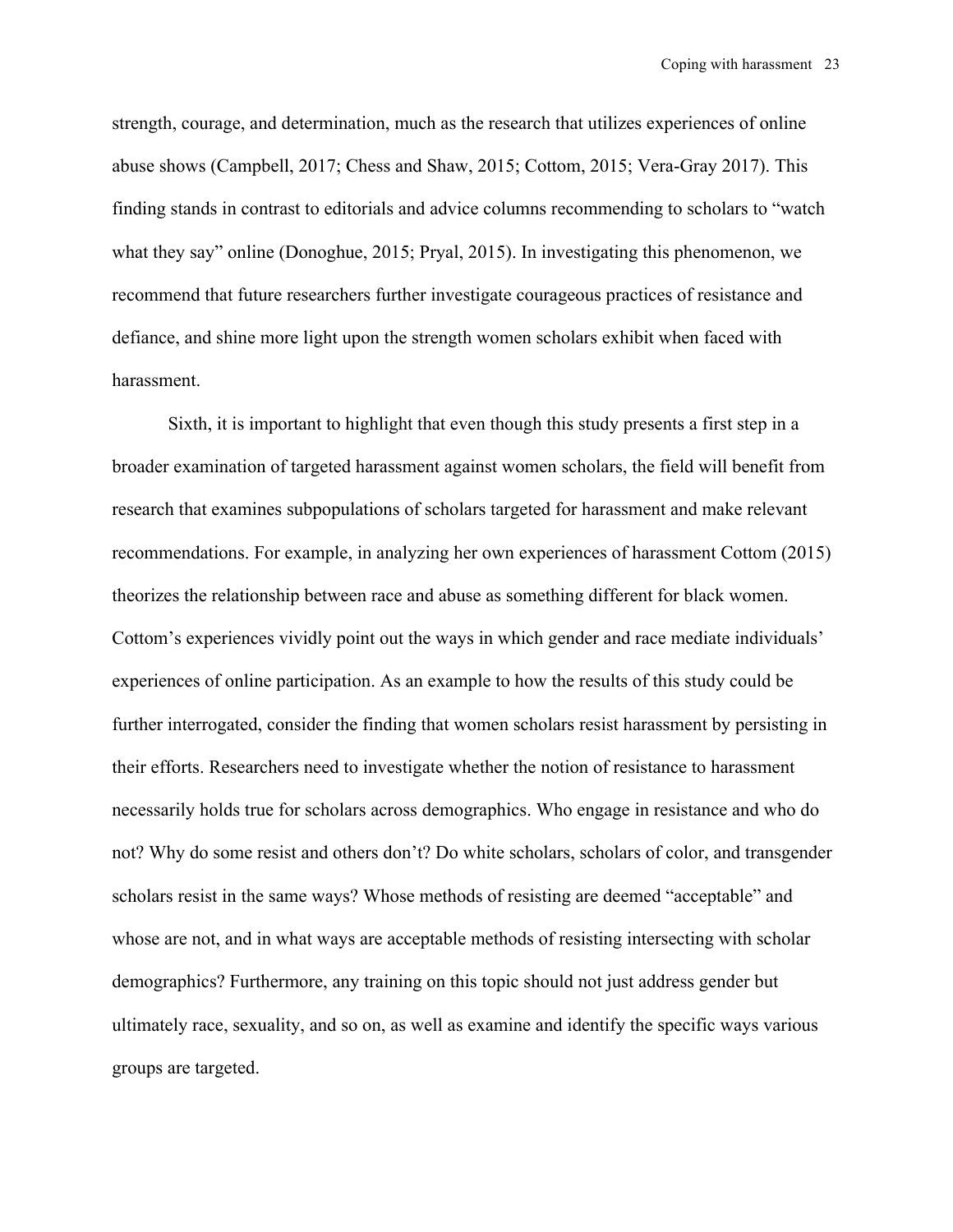Finally, it is important to note that this study faces a number of limitations. The data are drawn from participants residing in affluent, English-speaking, and western nations, and may not necessarily be representative of the experiences of those scholars facing dissimilar contexts. Moreover, we do not report on how scholars' experiences may differ in relation to demographics, academic positions, digital platforms, locations, or areas of expertise. Gender is not the only factor that shapes harassment and its frequency and severity, and future research should further interrogate how online harassment is experienced differently by different subject positions. By design, this study does not aim to examine the prevalence of harassment nor does it make comparisons regarding the prevalence of harassment toward specific groups, or capture all the ways that individuals cope with and respond to harassment. Nevertheless, this study provides the first systematic investigation of how a group of women scholars' cope with online harassment and establishes the groundwork for future research into scholars' experiences of online harassment that addresses the aforementioned limitations.

## **Conclusion**

While efforts to engage in emerging forms of scholarship that include digital and networked means are often seen with a positive light, this research demonstrates the contested terrain that some female scholars face when they are online. As online harassment adversely impacts scholars and disproportionately impacts women, their institutions, and the societies that scholars seek to serve by mobilizing their scholarship, this phenomenon is significant to study. While instances of women facing harassment and abuse have been reported in the broader literature examining online spaces since the early 1990's, this study reveals a variety of ways that female scholars use to cope with it. Beyond gaining an understanding of this phenomenon, we urge academics, faculty trainers, administrators, technology companies, and policymakers to use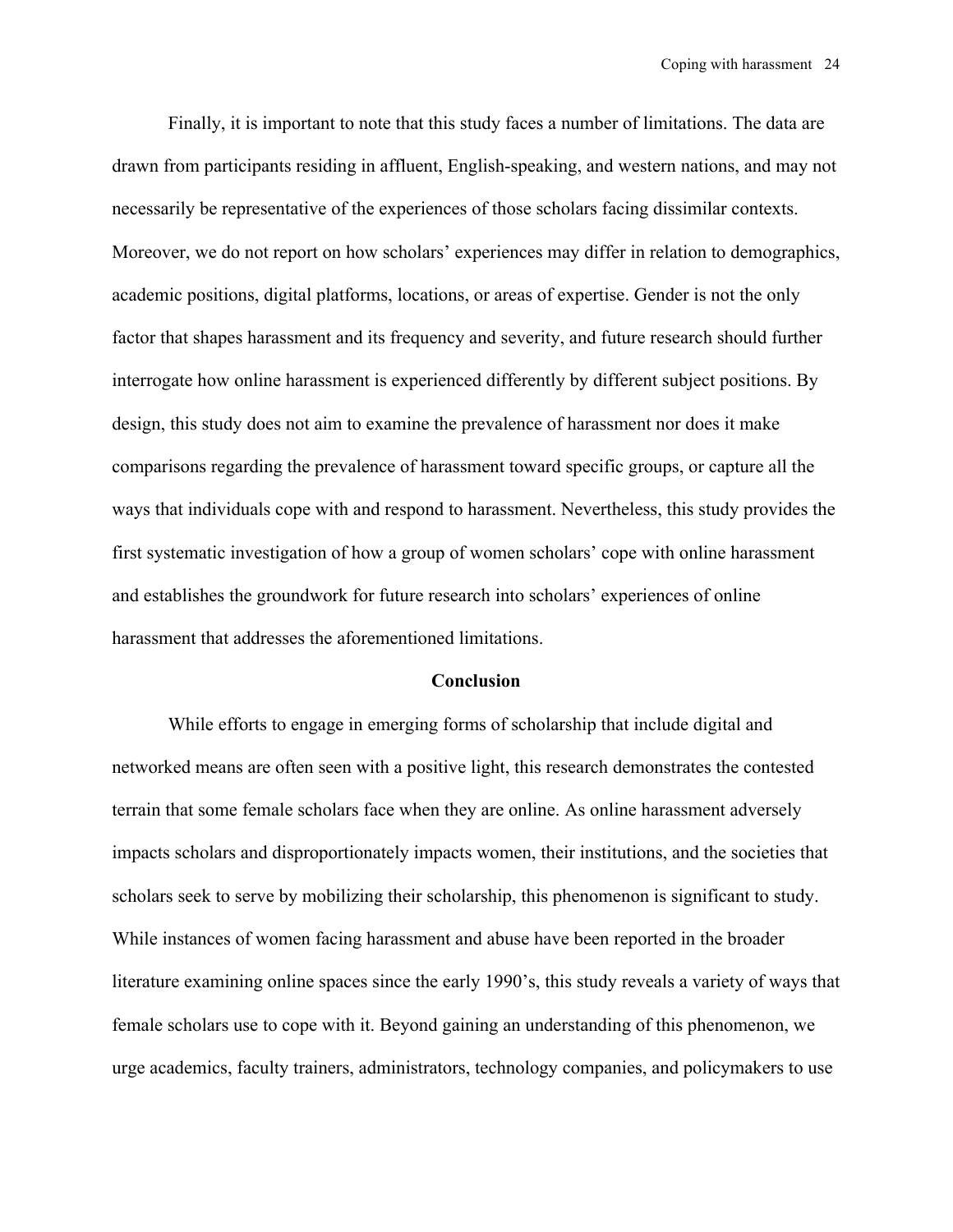the recommendations provided herein to take steps to not only support scholars who are facing harassment, but also take steps to mitigate the incidence of this phenomenon.

**Acknowledgements**: This research was supported by the [redacted]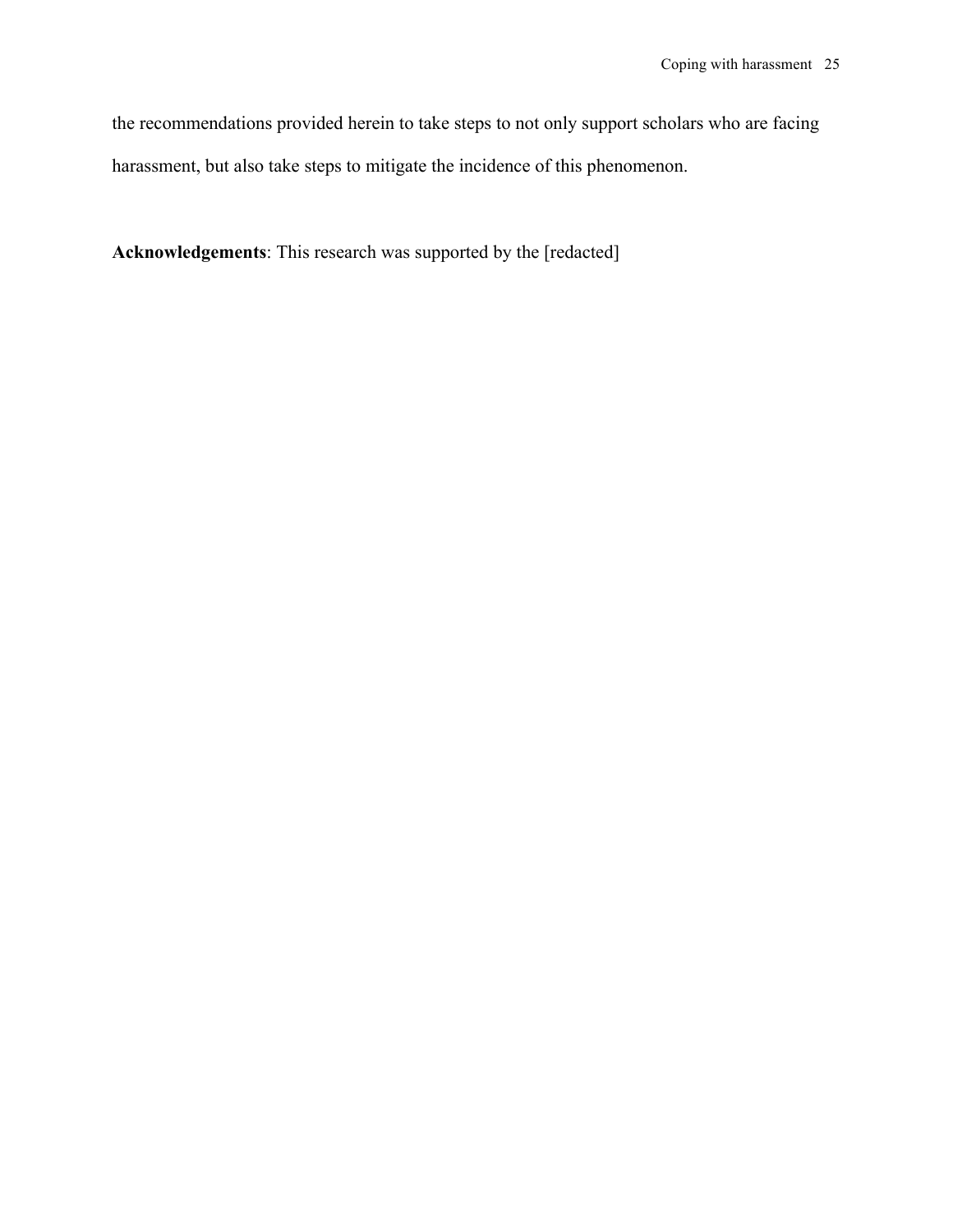### **References**

- Angus Reid (2016) *Trolls and tribulations: One-in-four Canadians say they're being harassed on social media*. Available at:http://angusreid.org/wp-content/uploads/2016/ 10/2016.10.04-Social-Media.pdf (accessed 10 February 2018).
- American Association of University Professors (2017) An In-Depth Look at Targeted Harassment of Faculty. *One Faculty One Resistance.* Available at: https:// onefacultyoneresistance.org/faculty-attack-fighting-targeted-harassment/ (accessed 22 January 2018)
- Baker KJ (2017) Furious but Frightened. In *Women in Higher Education*. Available at: https://www.wihe.com/article-details/47/furious-but-frightened/ (accessed 23 February 2018).
- Barak A (2005) Sexual harassment on the internet. *Social Science Computer Review* 23: 77–92.
- Biggs A, Brough P and Drummond S (2017) Lazarus & Folkman's psychological stress and coping theory. In: Cooper C L and Campbell Quick J (eds.) *The Handbook of Stress and Health: A Guide to Research and Practice*. Chichester: John Wiley & Sons, Ltd. pp. 349–364.
- Boseley S (2017) Mary Beard abused on Twitter over Roman Britain's ethnic diversity. In The Guardian. Available at: https://www.theguardian.com/uk-news/2017/aug/06/mary-beardtwitter-abuse-roman-britain-ethnic-diversity (accessed 23 April 2018).
- Borrajo E, Gámez-Guadix M and Calvete E (2015) Cyber dating abuse: Prevalence, context, and relationship with offline dating aggression. *Psychological Reports* 116: 565–585.
- Brady KP, Holcomb LB and Smith BV (2010) The use of alternative social networking sites in higher educational settings: A case study of the e-learning benefits of Ning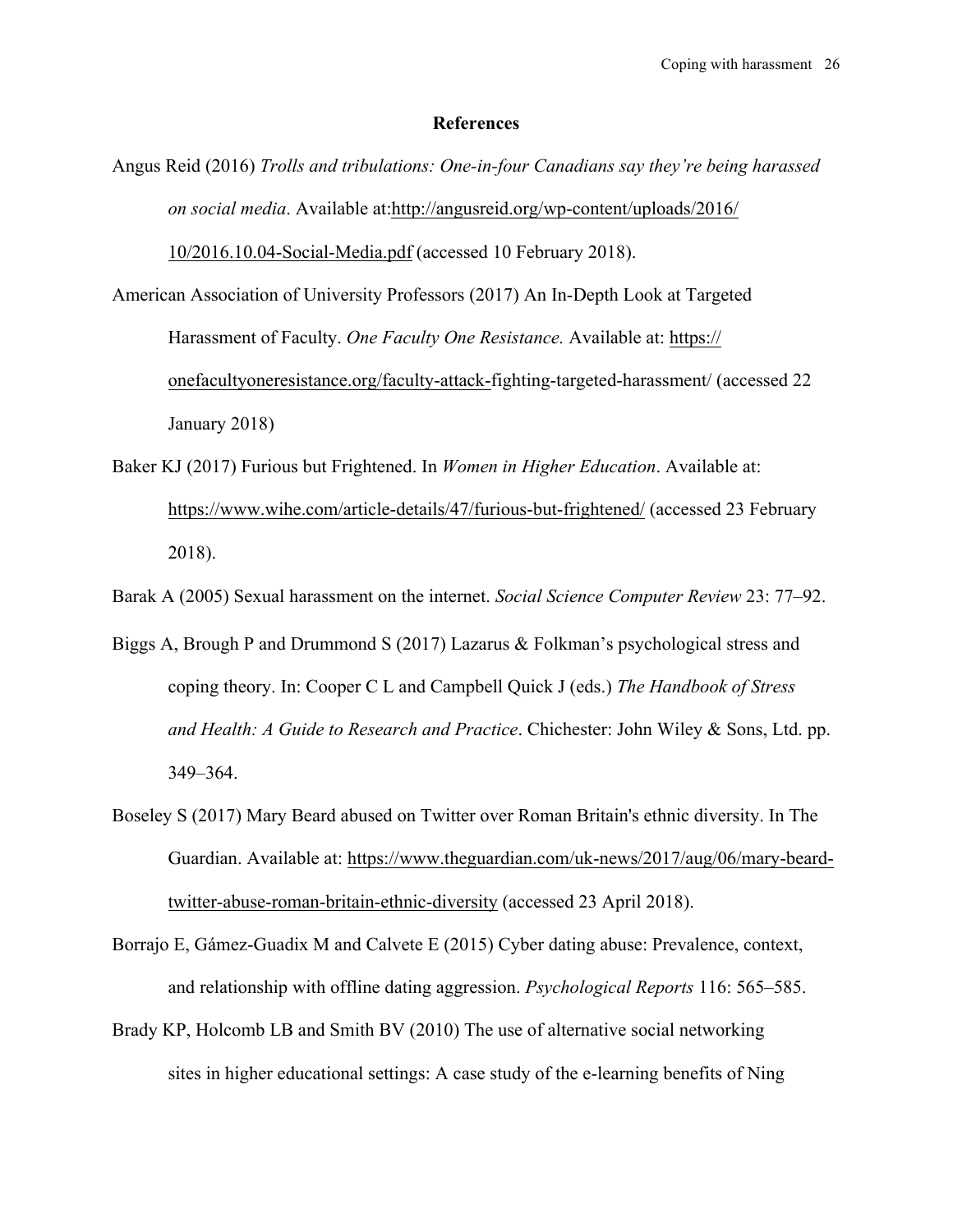in education. *Journal of Interactive Online Learning* 9(2): 151–170.

Campbell E (2017) "Apparently Being a Self-Obsessed C\*\*t Is Now Academically Lauded": Experiencing Twitter Trolling of Autoethnographers. *Forum Qualitative Sozialforschung / Forum: Qualitative Social Research* 18(3).

Canadian Institutes of Health Research, Natural Sciences and Engineering Research Council of Canada, and Social Sciences and Humanities Research Council of Canada (2014) *Tri-Council Policy Statement: Ethical Conduct for Research Involving Humans*. Retrieved on Apr 19, 2018 from http://www.pre.ethics.gc.ca/pdf/eng/tcps2-

2014/TCPS\_2\_FINAL\_Web.pdf

Cassidy W, Faucher C and Jackson, M (2014) The Dark Side of the Ivory Tower:

Cyberbullying of University Faculty and Teaching Personnel. *Alberta Journal of Educational Research* 60(2): 279–299.

Chess S and Shaw A (2015) A Conspiracy of Fishes, or, How We Learned to Stop Worrying About #GamerGate and Embrace Hegemonic Masculinity. *Journal of Broadcasting & Electronic Media* 59(1): 208–220.

Citron DK (2014) *Hate Crimes in Cyberspace*. Cambridge, MA: Harvard University Press.

Clark-Parsons R (2017) Building a digital Girl Army: The Cultivation of feminist safe spaces online. *New Media & Society*. Epub ahead of print 6 October 2017. DOI: 10.1177/1461444817731919

Cottom T M (2015) "Who Do You Think You Are?": When Marginality Meets Academic Microcelebrity. *Ada: A Journal of Gender, New Media, and Technology* 7.

Donoghue F (2015) #WatchWhatYouSay. *The Chronicle of Higher Education*, 28 September.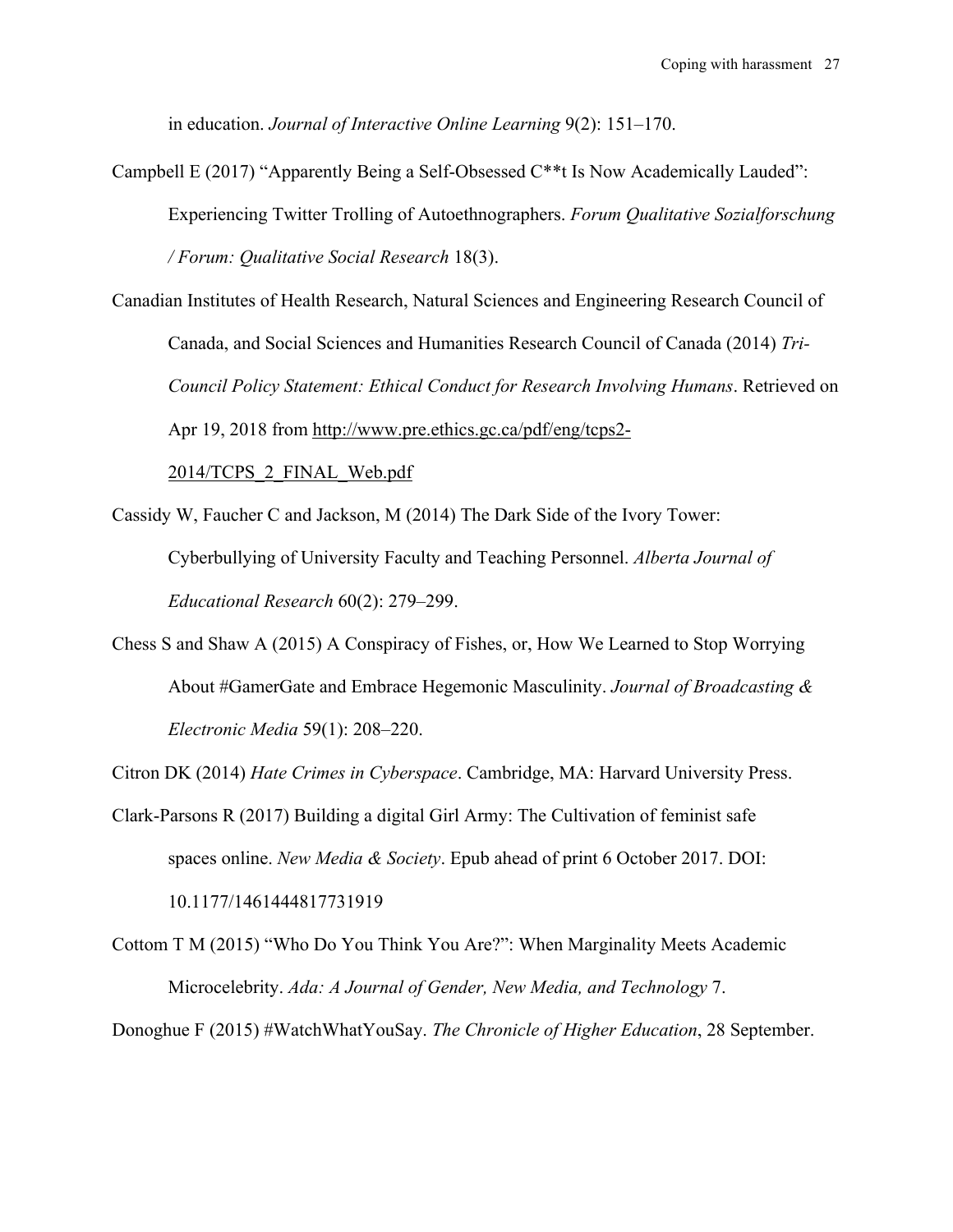Available at: http://chronicle.com/article/WatchWhatYouSay/233405 (accessed 12 February 2018).

- Dowell B (2013) Mary Beard suffers 'truly vile' online abuse after Question Time. In The Guardian. Available at: https://www.theguardian.com/media/2013/jan/21/mary-beardsuffers-twitter-abuse (accessed 23 April 2018).
- Eckert S (2017) Fighting for recognition: Online abuse of women bloggers in Germany, Switzerland, the United Kingdom, and the United States. *New Media & Society*. Epub ahead of print 29 January 2017. DOI: 10.1177/1461444816688457
- Faucher C, Jackson M, and Cassidy W (2014) Cyberbullying among University Students: Gendered Experiences, Impacts, and Perspectives. *Education Research International* 2014: 1–10.
- Fox J, Cruz C and Lee JY (2015) Perpetuating online sexism offline: Anonymity, interactivity, and the effects of sexist hashtags on social media. *Computers in Human Behavior* 52: 436–442.
- Friesen N and Lowe S (2012) The questionable promise of social media for education: Connective learning and the commercial imperative. *Journal of Computer Assisted Learning* 28(3): 183–194.
- Girdano D, Dusek D and Everly G (1990) *Controlling Stress and Tension*. London: Pearson.
- Glaser BG and Strauss AL (1967) *The discovery of grounded theory*. Chicago: Aldine Publishing.
- Gruzd A, Staves K and Wilk A (2012) Connected scholars: Examining the role of social media in research practices of faculty using the UTAUT model. *Computers in Human*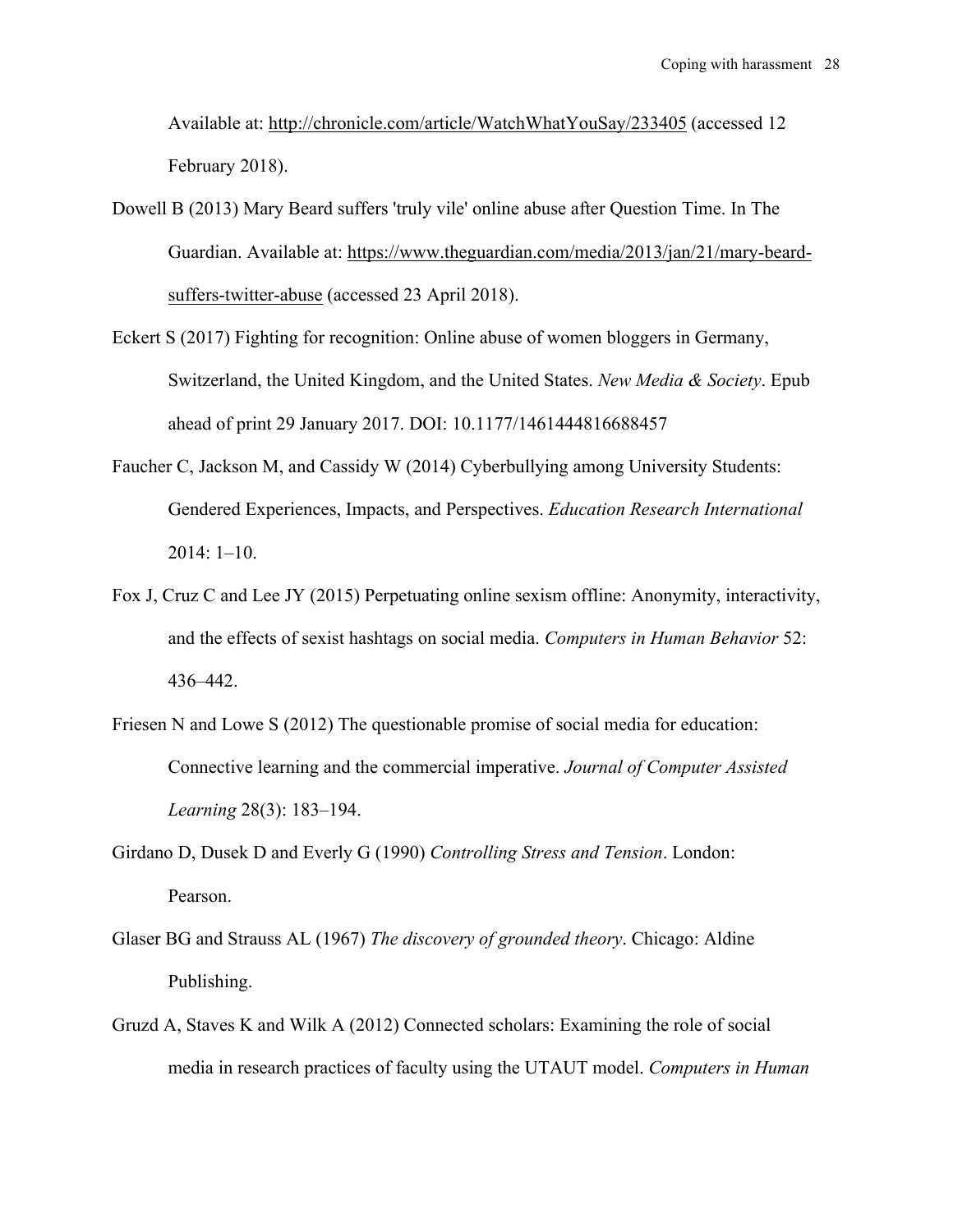*Behavior* 28(6): 2340–2350.

- Henry N and Powell A (2016) Technology-Facilitated Sexual Violence: A Literature Review of Empirical Research. *Trauma, Violence & Abuse*. 1–14.
- Henry N and Powell A (2015a) Beyond the 'sext': Technology-facilitated sexual violence and harassment against adult women. *Australian & New Zealand Journal of Criminology* 48 (1): 104–118.
- Henry N and Powell A (2015b) Embodied Harms: Gender, Shame, and Technology-Facilitated Sexual Violence. *Violence Against Women* 21(6): 758–779.
- Hess A (2014) Why women aren't welcome on the Internet. *Pacific Standard*, 6 January. Available at: https://psmag.com/why-women-aren-t-welcome-on-theinternet-aa21fdbc8d6 (accessed 16 January 2018).
- Hochschild AR (1983) *The Managed Heart: Commercialization of Human Feeling*. Berkeley: University of California Press.

Jane E (2017) *Misogyny Online: A short and brutish history*. Thousand Oaks: Sage.

- Jordan K and Weller M (2018) Academics and Social Networking Sites: Benefits, Problems and Tensions in Professional Engagement with Online Networking. *Journal of Interactive Media in Education* 2018(1): 1.
- Knapp DE, Faley RH, Ekeberg SE and Dubois CL (1997) Determinants of target responses to sexual harassment: A conceptual framework. *Academy of Management Review* 22(3): 687–729.
- Lazarus R and Folkman S (1984) *Stress, appraisal, and coping*. New York: Singer Pub. Co.
- Lenhart A, Ybarra M, Zickuhr K and Price-Feeney M (2016) *Online Harassment, Digital*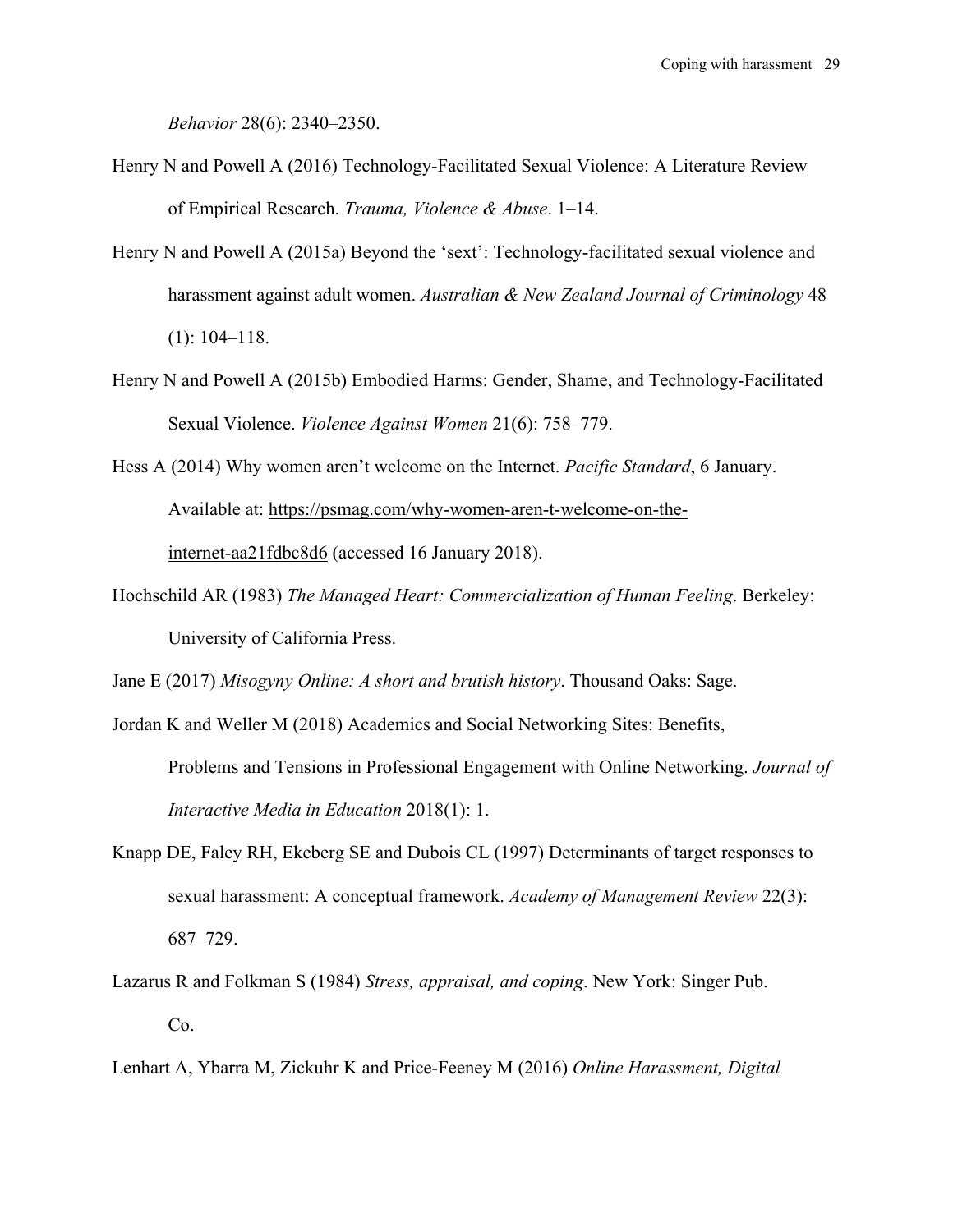*Abuse, and Cyberstalking in America.* Report for Data & Society Institute. Report no. 11.21.16, 2016. New York: Center for Innovative Public Health Research. Retrieved from: https://datasociety.net/output/online-harassment-digital-abuse-cyberstalking/ (accessed 28 February, 2018).

- Manca S and Ranieri M (2015) "Yes for sharing, no for teaching!": Social Media in academic practices. *Internet and Higher Education* 29: 6–74.
- Mantilla K (2013) Gendertrolling: Misogyny adapts to new media. *Feminist Studies* 39(2): 563–570.
- Mbatha B (2014) Global Transition in Higher Education: From the Traditional Model of Learning to a New Socially Mediated Model. *The International Review of Research in Open and Distance Learning* 15(3): 257–274.
- Megarry J (2014) Online incivility or sexual harassment? Conceptualising women's experiences in the digital age. *Women's Studies International Forum* 47: 46–55.
- Merriam S (1995) What can you tell from an N of 1? Issues of validity and reliability in qualitative research. *PAACE Journal of Lifelong Learning* 4: 51–60.
- Pew Research Center (2014) *Online Harassment*. Available at: http://www.pewinternet. org/2014/10/22/online-harassment/ (accessed 28 February 2018).
- Pew Research Centre (2018) *Crossing the Line: What Counts as Online Harassment?* Available at: http://www.pewinternet.org/2018/01/04/crossing-the-line-what-counts-as-onlineharassment/ (accessed 28 February 2018).

Poland B (2016) *Haters: Harassment, Abuse, and Violence Online*. Lincoln: Potomac Books.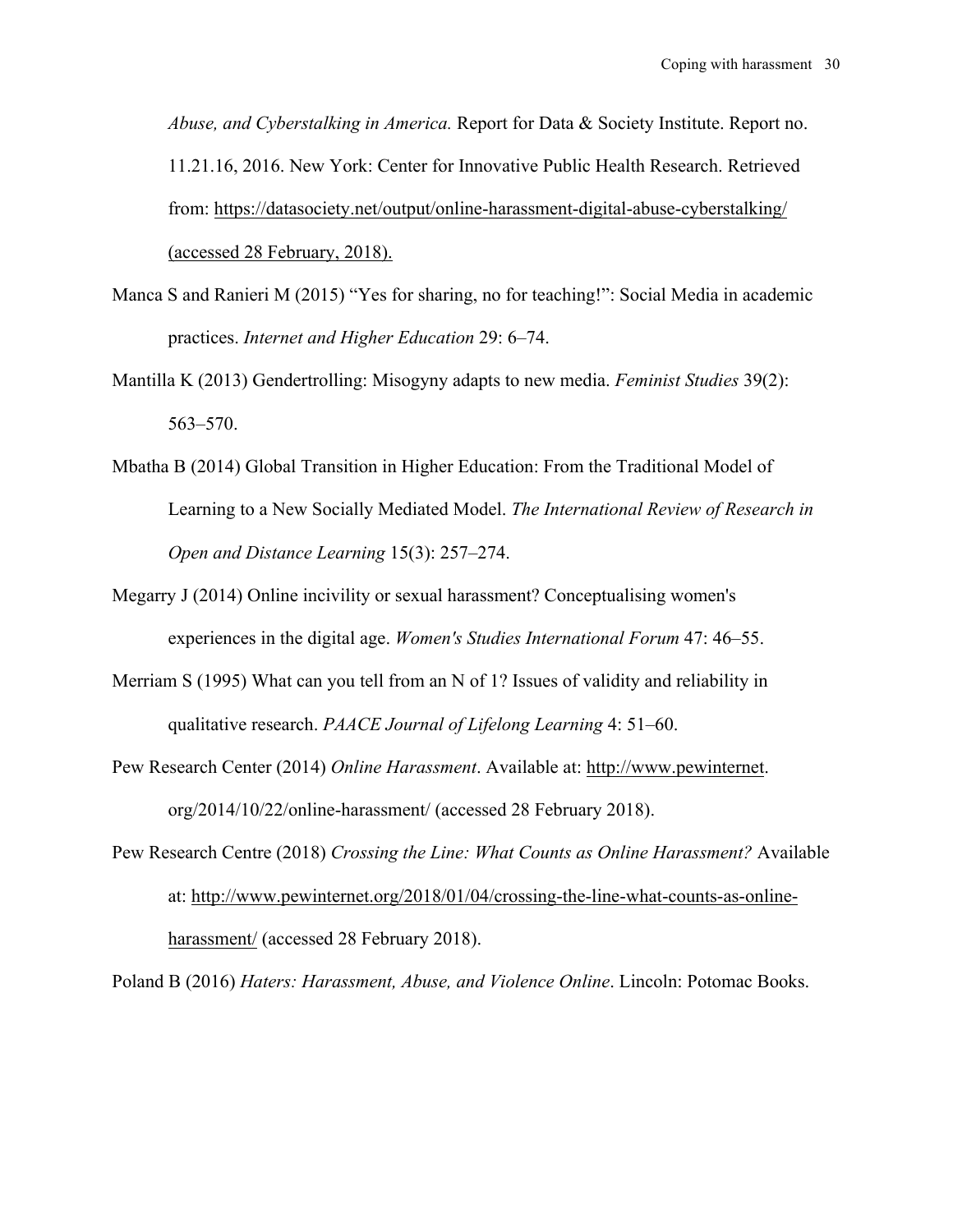Pryal K (2014) Disclosure blues: Should you tell colleagues about your mental illness? *Chronicle Vitae*, 13 June. Available at: https://chroniclevitae.com/news/546-disclosurebluesshould-you-tell-colleagues-about-your-mental-illness (accessed 18 February, 2018).

- Salter A and Blodgett B (2012) Hypermasculinity & Dickwolves: The Contentious Role of Women in the New Gaming Public. *Journal of Broadcasting & Electronic Media* 56(3): 401–416.
- Scarduzio JA, Sheff SE and Smith M (2017) Coping and Sexual Harassment: How Victims Cope across Multiple Settings. *Arch Sex Behav* 47(2): 327–340.
- Schenck A and Fremouw WJ (2012) Prevalence, Psychological Impact, and Coping of Cyberbully Victims Among College Students. *Journal of School Violence* 11(1): 21–37.
- Schwarzer R (2000) Manage stress at work through preventive and proactive coping. In E. A. Locke (ed) *The Blackwell Handbook of Principles of Organizational Behavior* Oxford: Blackwell, pp. 342–355.
- Shrivastava H (2015) Harassment at the Workplace, Powerlessness and Identity: Experiences of Women Civil Servants in India. *Indian Journal of Gender Studies* 22(3): 437–457.
- Staude-Müller F, Hansen B and Voss M (2012) How stressful is online victimization? Effects of victim's personality and properties of the incident. *European Journal of Developmental Psychology* 9(2): 260–274.
- Thelwall M (2002) Research dissemination and invocation on the Web. *Online Information Review* 26(6): 413–420.
- Tokunaga RS (2010) Following you home from school: A critical review and synthesis of research on cyberbullying victimization. *Computers in Human Behavior* 26(3): 277–287. Veletsianos G (2016) *Networked Scholars: Social Media in Academia*. New York: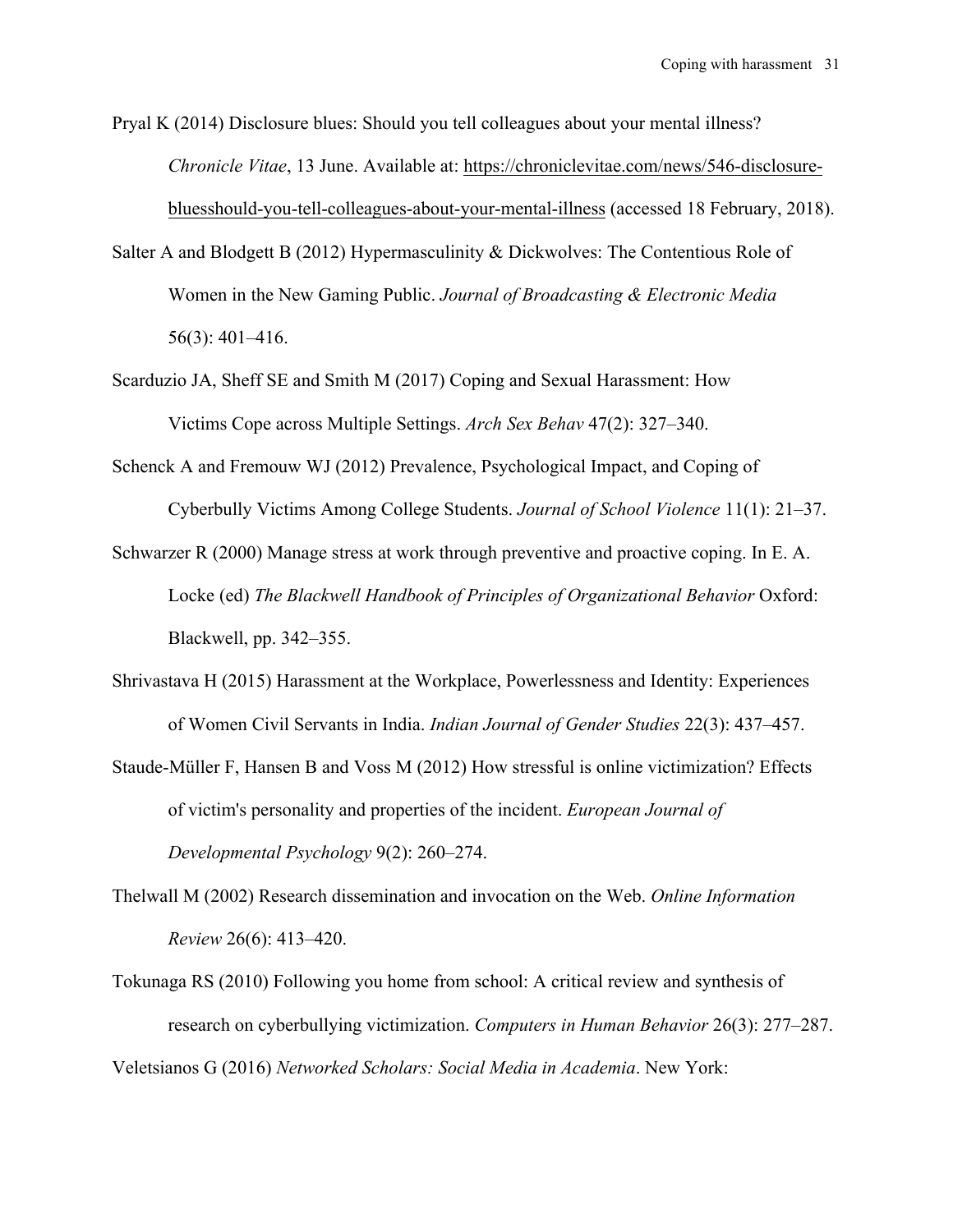Routledge.

- Veletsianos G and Kimmons R (2013) Scholars and Faculty Members Lived Experiences in Online Social Networks. *The Internet and Higher Education* 16(1): 43–50.
- Veletsianos G and Kimmons R (2016) Scholars in an Increasingly Digital and Open World: How do Education Professors and Students use Twitter? *The Internet and Higher Education* 30: 1–10.
- Vera-Gray F (2017) 'talk about a cunt with too much idle time': trolling feminist research. *feminist review 115*: 61–78.
- Vitak J, Chadha K, Steiner L and Ashktorab Z (2017) Identifying Women's Experiences With and Strategies for Mitigating Negative Effects of Online Harassment. In *CSCW'17*. Portland, OR, 25 February–1 March 2017, pp.1231–1245.
- Wasti SA and Cortina LM (2002) Coping in context: Sociocultural determinants of responses to sexual harassment. *Journal of personality and Social Psychology* 83(2): 394.
- Wharton, AS (2009) The Sociology of Emotional Labor. *Annual Review of Sociology* 35: 147– 165.
- Willard N (2006) *Cyberbullying and cyberthreats: Responding to the challenge of online social cruelty, threats, and distress*. Eugene: Research Press.
- Ybarra ML, Mitchell KJ, Wolak J and Finkelhor D (2006) Examining characteristics and associated distress related to Internet harassment: Findings from the second youth Internet safety study*. Pediatrics* 118: e1169–e1177.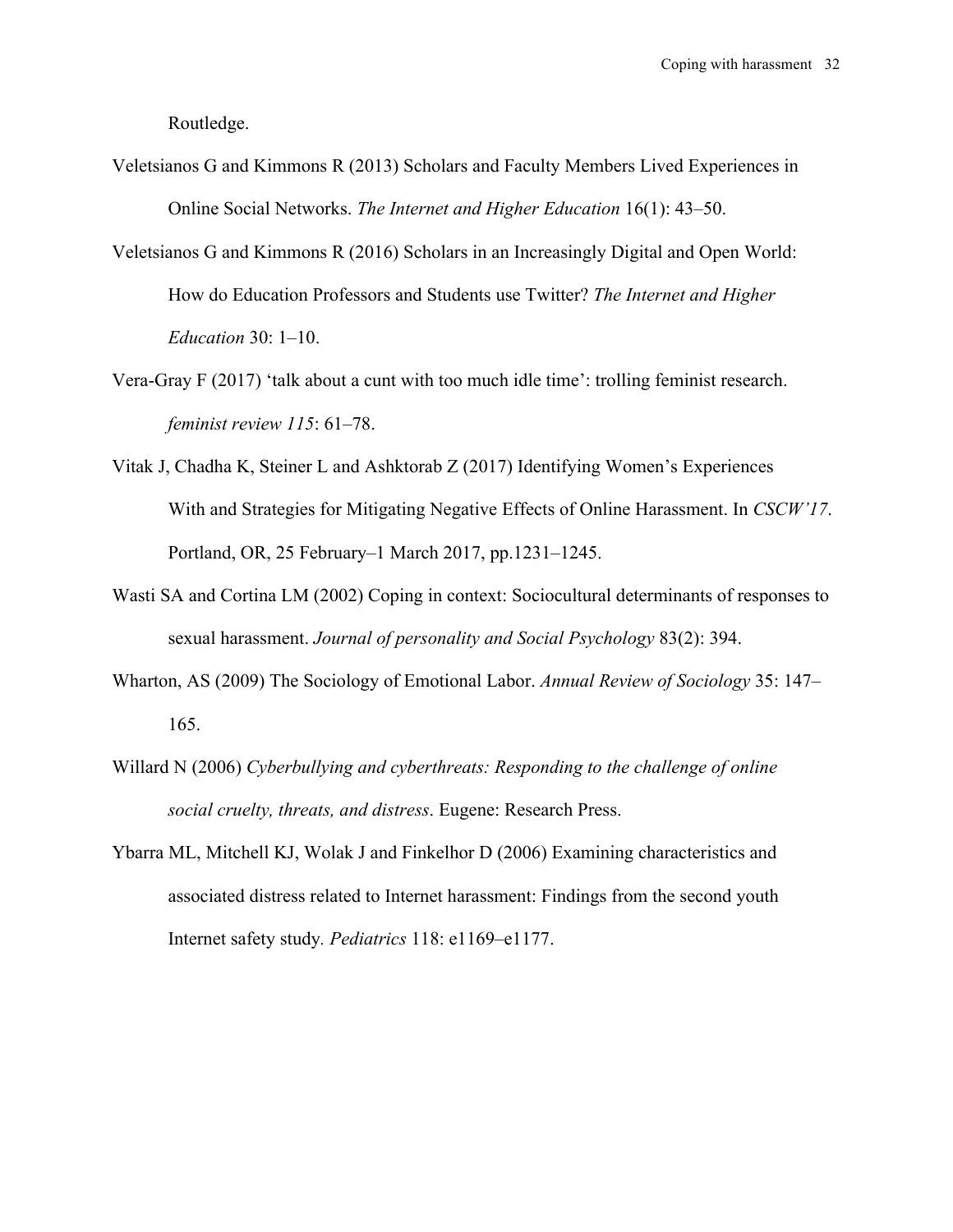| Table 1      |
|--------------|
| Participants |

| Pseudonym | Age | <b>Current Position</b>                                   | Area of Study<br>and Practice              | Terminal<br>Degree | Country of<br>Residence |
|-----------|-----|-----------------------------------------------------------|--------------------------------------------|--------------------|-------------------------|
| Abby      | 34  | Non-tenure-track<br>academic on a fixed-<br>term contract | Health                                     | PhD                | <b>USA</b>              |
| Chloe     | 70  | Independent Scholar                                       | Leadership                                 | PhD                | <b>USA</b>              |
| Emma      | 60  | Tenured Academic                                          | Geology                                    | PhD                | Canada                  |
| Hannah    | 35  | Tenured Academic                                          | French & Second<br>Language<br>Acquisition | PhD                | <b>USA</b>              |
| Jasmine   | 29  | Independent Scholar                                       | History                                    | MA                 | <b>USA</b>              |
| Jessica   | 34  | Librarian                                                 | Sociolinguistics                           | PhD                | <b>USA</b>              |
| Lucy      | 47  | Tenured Academic                                          | Molecular<br><b>Biology</b>                | PhD                | <b>USA</b>              |
| Magda     | 36  | Non-tenure-track<br>academic on a fixed-<br>term contract | Physics                                    | PhD                | <b>USA</b>              |
| Olivia    | 33  | Tenured Academic                                          | Political Science                          | PhD                | USA                     |
| Sarah     | 55  | Tenured Academic -<br>Administrator                       | Education                                  | PhD                | <b>USA</b>              |
| Sophia    | 60  | Non-tenure-track<br>academic on a fixed-<br>term contract | Human<br>Resources and<br>Management       | PhD                | Canada                  |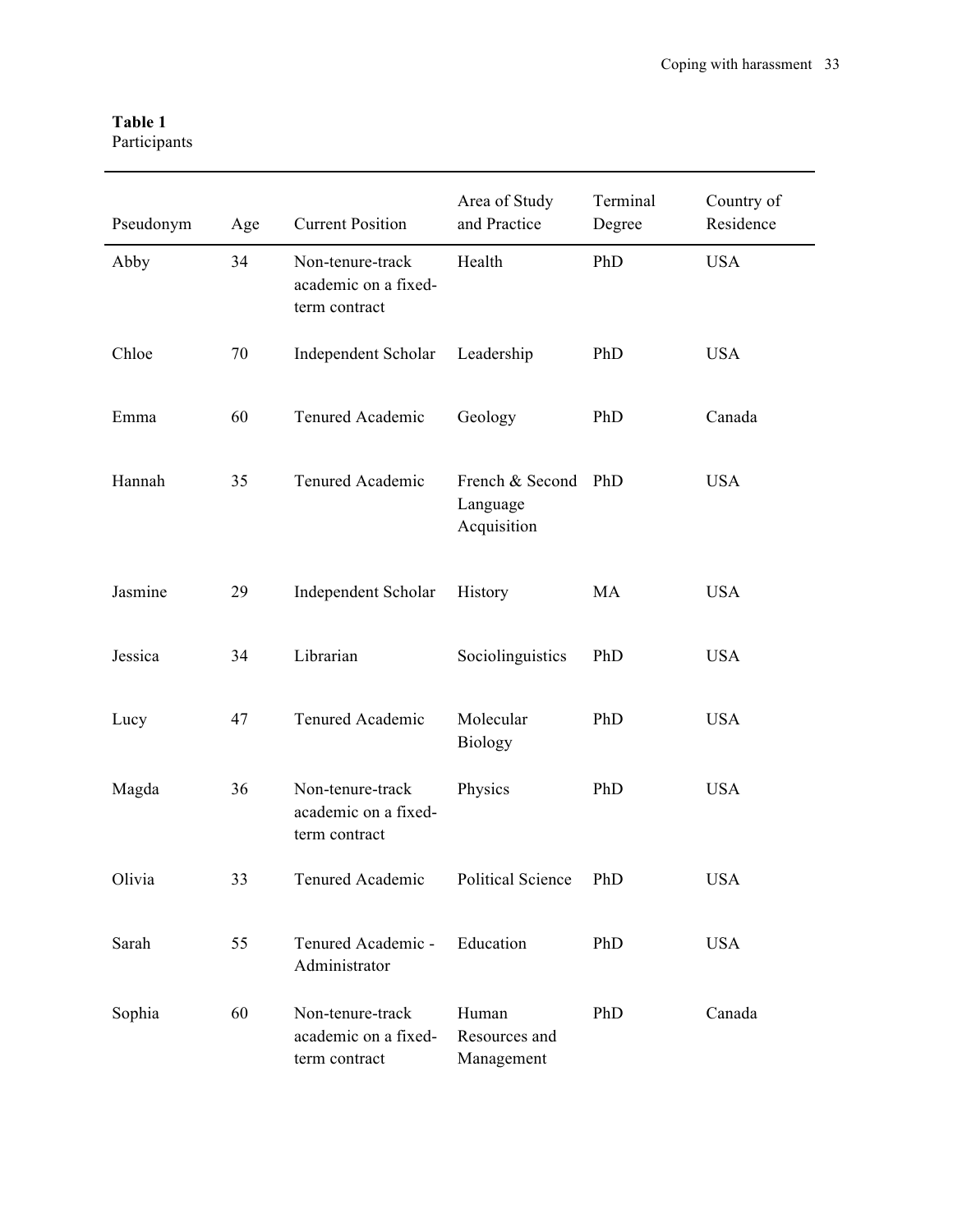| Stella   | 32 | Non-tenure-track<br>academic on a fixed-<br>term contract | Couple and<br>Family Therapy | PhD | <b>USA</b> |
|----------|----|-----------------------------------------------------------|------------------------------|-----|------------|
| Stephany | 26 | Non-tenure-track<br>academic on a fixed-<br>term contract | Neuroscience                 | PhD | <b>UK</b>  |
| Zoe      | 37 | Independent Scholar                                       | Religious<br>Studies         | PhD | <b>USA</b> |